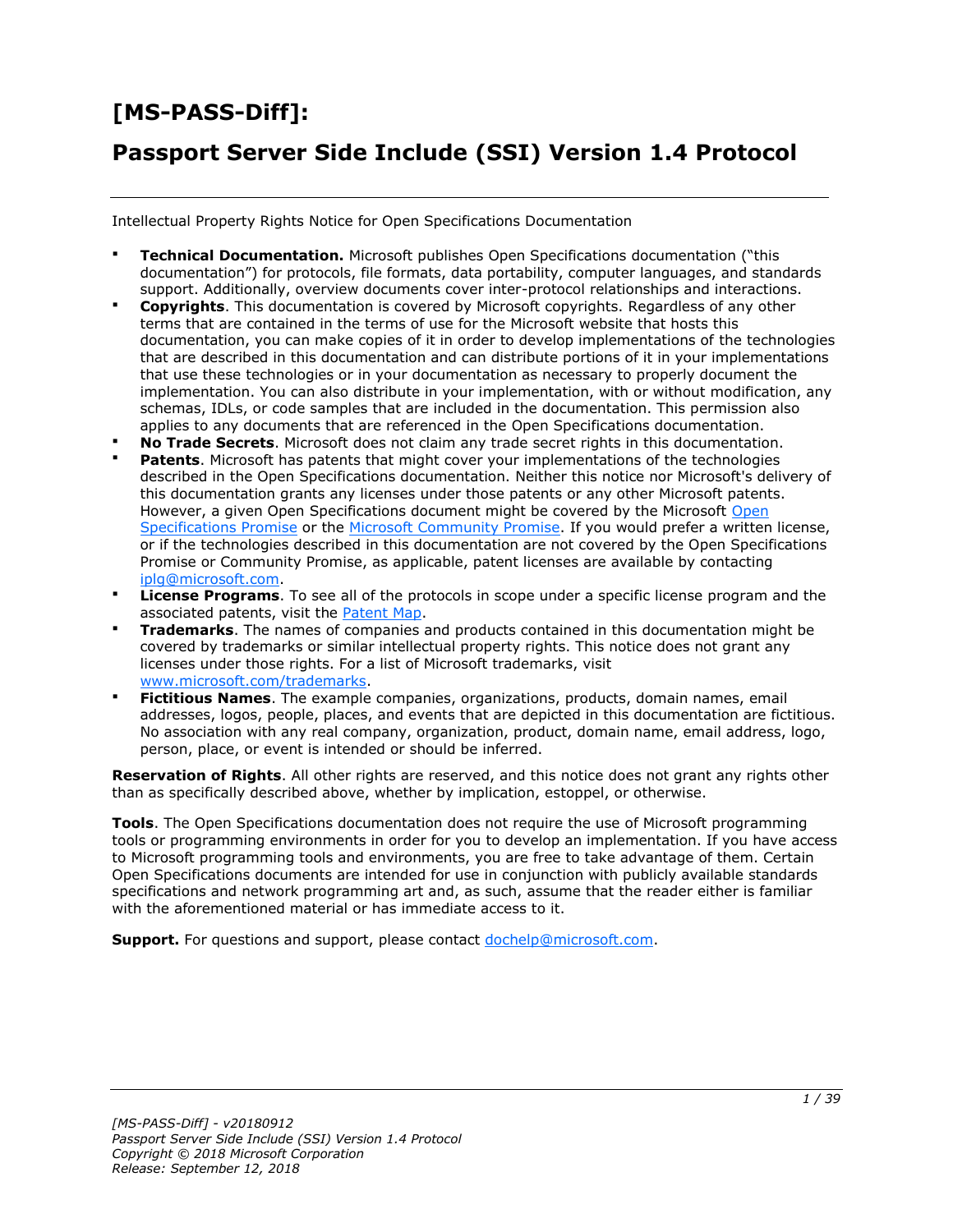# **Revision Summary**

| Date       | <b>Revision</b><br><b>History</b> | <b>Revision</b><br><b>Class</b> | <b>Comments</b>                                                        |  |
|------------|-----------------------------------|---------------------------------|------------------------------------------------------------------------|--|
| 3/2/2007   | 1.0                               | New                             | Version 1.0 release<br>Clarified the meaning of the technical content. |  |
| 4/3/2007   | 1.1                               | Minor                           |                                                                        |  |
| 5/11/2007  | 1.2                               | Minor                           | Version 1.2 release                                                    |  |
| 6/1/2007   | 1.2.1                             | Editorial                       | Changed language and formatting in the technical content.              |  |
| 7/3/2007   | 1.3                               | Minor                           | Clarified the meaning of the technical content.                        |  |
| 8/10/2007  | 1.3.1                             | Editorial                       | Changed language and formatting in the technical content.              |  |
| 9/28/2007  | 1.3.2                             | Editorial                       | Changed language and formatting in the technical content.              |  |
| 10/23/2007 | 2.0                               | Major                           | Converted document to unified format and updated technical<br>content. |  |
| 1/25/2008  | 2.0.1                             | Editorial                       | Changed language and formatting in the technical content.              |  |
| 3/14/2008  | 2.0.2                             | Editorial                       | Changed language and formatting in the technical content.              |  |
| 6/20/2008  | 2.0.3                             | Editorial                       | Changed language and formatting in the technical content.              |  |
| 7/25/2008  | 2.0.4                             | Editorial                       | Changed language and formatting in the technical content.              |  |
| 8/29/2008  | 2.1                               | Minor                           | Clarified technical content.                                           |  |
| 10/24/2008 | 3.0                               | Major                           | Updated and revised the technical content.                             |  |
| 12/5/2008  | 4.0                               | Major                           | Updated and revised the technical content.                             |  |
| 1/16/2009  | 5.0                               | Major                           | Updated and revised the technical content.                             |  |
| 2/27/2009  | 5.0.1                             | Editorial                       | Changed language and formatting in the technical content.              |  |
| 4/10/2009  | 5.0.2                             | Editorial                       | Changed language and formatting in the technical content.              |  |
| 5/22/2009  | 5.0.3                             | Editorial                       | Changed language and formatting in the technical content.              |  |
| 7/2/2009   | 5.0.4                             | Editorial                       | Changed language and formatting in the technical content.              |  |
| 8/14/2009  | 5.0.5                             | Editorial                       | Changed language and formatting in the technical content.              |  |
| 9/25/2009  | 5.1                               | Minor                           | Clarified the meaning of the technical content.                        |  |
| 11/6/2009  | 5.1.1                             | Editorial                       | Changed language and formatting in the technical content.              |  |
| 12/18/2009 | 5.1.2                             | Editorial                       | Changed language and formatting in the technical content.              |  |
| 1/29/2010  | 5.1.3                             | Editorial                       | Changed language and formatting in the technical content.              |  |
| 3/12/2010  | 5.1.4                             | Editorial                       | Changed language and formatting in the technical content.              |  |
| 4/23/2010  | 6.0                               | Major                           | Updated and revised the technical content.                             |  |
| 6/4/2010   | 6.1                               | Minor                           | Clarified the meaning of the technical content.                        |  |
| 7/16/2010  | 6.2                               | Minor                           | Clarified the meaning of the technical content.                        |  |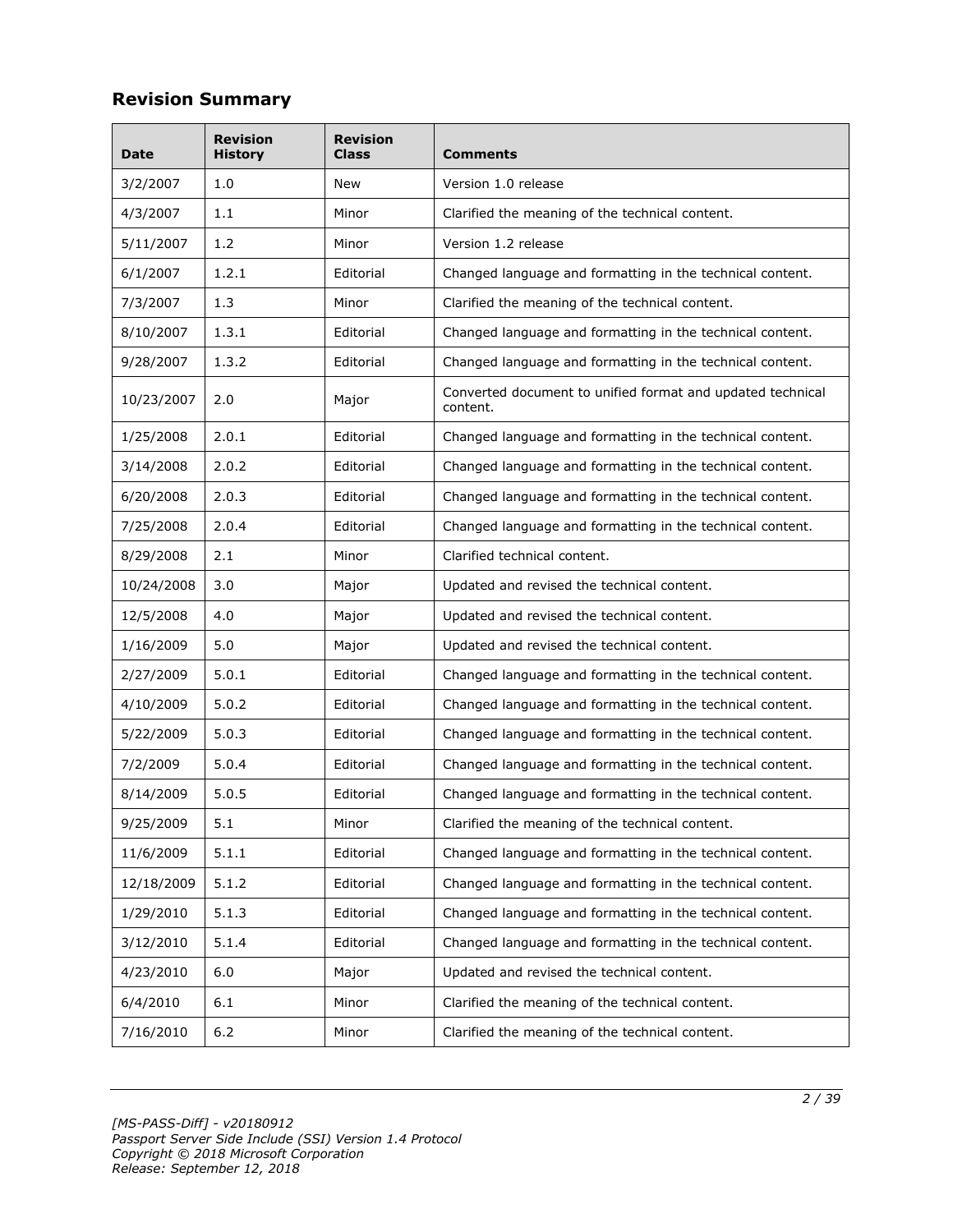| <b>Date</b> | <b>Revision</b><br><b>History</b> | <b>Revision</b><br><b>Class</b> | <b>Comments</b>                                                                 |  |
|-------------|-----------------------------------|---------------------------------|---------------------------------------------------------------------------------|--|
| 8/27/2010   | 7.0                               | Major                           | Updated and revised the technical content.                                      |  |
| 10/8/2010   | 7.0                               | None                            | No changes to the meaning, language, or formatting of the<br>technical content. |  |
| 11/19/2010  | 8.0                               | Major                           | Updated and revised the technical content.                                      |  |
| 1/7/2011    | 9.0                               | Major                           | Updated and revised the technical content.                                      |  |
| 2/11/2011   | 9.0                               | None                            | No changes to the meaning, language, or formatting of the<br>technical content. |  |
| 3/25/2011   | 9.0                               | None                            | No changes to the meaning, language, or formatting of the<br>technical content. |  |
| 5/6/2011    | 9.0                               | None                            | No changes to the meaning, language, or formatting of the<br>technical content. |  |
| 6/17/2011   | 9.1                               | Minor                           | Clarified the meaning of the technical content.                                 |  |
| 9/23/2011   | 10.0                              | Major                           | Updated and revised the technical content.                                      |  |
| 12/16/2011  | 11.0                              | Major                           | Updated and revised the technical content.                                      |  |
| 3/30/2012   | 11.0                              | None                            | No changes to the meaning, language, or formatting of the<br>technical content. |  |
| 7/12/2012   | 11.0                              | None                            | No changes to the meaning, language, or formatting of the<br>technical content. |  |
| 10/25/2012  | 11.0                              | None                            | No changes to the meaning, language, or formatting of the<br>technical content. |  |
| 1/31/2013   | 11.0                              | None                            | No changes to the meaning, language, or formatting of the<br>technical content. |  |
| 8/8/2013    | 12.0                              | Major                           | Updated and revised the technical content.                                      |  |
| 11/14/2013  | 12.0                              | None                            | No changes to the meaning, language, or formatting of the<br>technical content. |  |
| 2/13/2014   | 12.0                              | None                            | No changes to the meaning, language, or formatting of the<br>technical content. |  |
| 5/15/2014   | 12.0                              | None                            | No changes to the meaning, language, or formatting of the<br>technical content. |  |
| 6/30/2015   | 13.0                              | Major                           | Significantly changed the technical content.                                    |  |
| 10/16/2015  | 13.0                              | None                            | No changes to the meaning, language, or formatting of the<br>technical content. |  |
| 7/14/2016   | 13.0                              | None                            | No changes to the meaning, language, or formatting of the<br>technical content. |  |
| 6/1/2017    | 13.0                              | None                            | No changes to the meaning, language, or formatting of the<br>technical content. |  |
| 9/15/2017   | 14.0                              | Major                           | Significantly changed the technical content.                                    |  |
| 9/12/2018   | 15.0                              | Major                           | Significantly changed the technical content.                                    |  |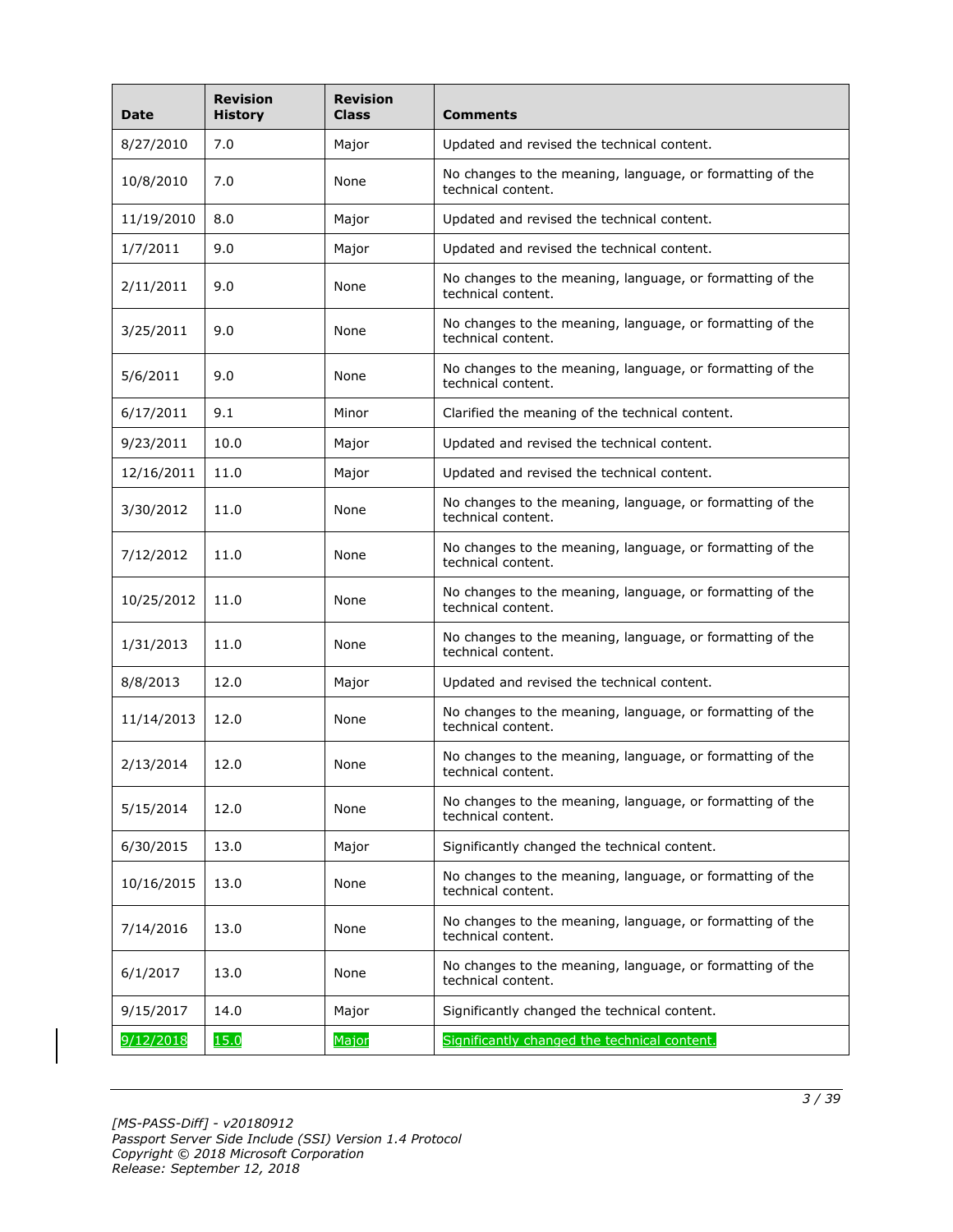# **Table of Contents**

| 1                |                                                                 |  |
|------------------|-----------------------------------------------------------------|--|
| 1.1              |                                                                 |  |
| 1.2              |                                                                 |  |
| 1.2.1            |                                                                 |  |
| 1.2.2            |                                                                 |  |
| 1.3              |                                                                 |  |
| 1.4              |                                                                 |  |
| 1.5              |                                                                 |  |
| 1.6              |                                                                 |  |
| 1.7              |                                                                 |  |
| 1.8              |                                                                 |  |
| 1.9              |                                                                 |  |
| 2                |                                                                 |  |
| 2.1              |                                                                 |  |
| 2.2              |                                                                 |  |
| 2.2.1            |                                                                 |  |
| 2.2.2            |                                                                 |  |
| 2.2.3            |                                                                 |  |
| 2.2.4            |                                                                 |  |
| 2.2.5            |                                                                 |  |
| 2.2.6            |                                                                 |  |
| 2.2.7            |                                                                 |  |
| 2.2.8            |                                                                 |  |
| 2.2.9            |                                                                 |  |
| 2.2.10           |                                                                 |  |
| 2.2.11           |                                                                 |  |
| 2.2.12           |                                                                 |  |
|                  |                                                                 |  |
| 3                |                                                                 |  |
| 3.1              |                                                                 |  |
| 3.1.1            |                                                                 |  |
| 3.1.2            |                                                                 |  |
| 3.1.3            |                                                                 |  |
| 3.1.4            |                                                                 |  |
| 3.1.4.1          |                                                                 |  |
| 3.1.4.2          |                                                                 |  |
| 3.1.5            |                                                                 |  |
| 3.1.5.1          |                                                                 |  |
| 3.1.5.2          | Processing Authentication Server Challenge Messages  21         |  |
| 3.1.5.3          | Processing Authentication Server-Instructed Update Messages  21 |  |
| 3.1.5.4          |                                                                 |  |
| 3.1.5.5          |                                                                 |  |
| 3.1.5.6          | Processing Authentication Server Redirect Messages  21          |  |
| 3.1.5.7          |                                                                 |  |
| 3.1.5.8          |                                                                 |  |
| 3.1.6            |                                                                 |  |
| 3.1.7            |                                                                 |  |
| 3.2              |                                                                 |  |
| 3.2.1            |                                                                 |  |
| 3.2.2            |                                                                 |  |
| 3.2.3            |                                                                 |  |
| 3.2.4            |                                                                 |  |
| 3.2.5<br>3.2.5.1 |                                                                 |  |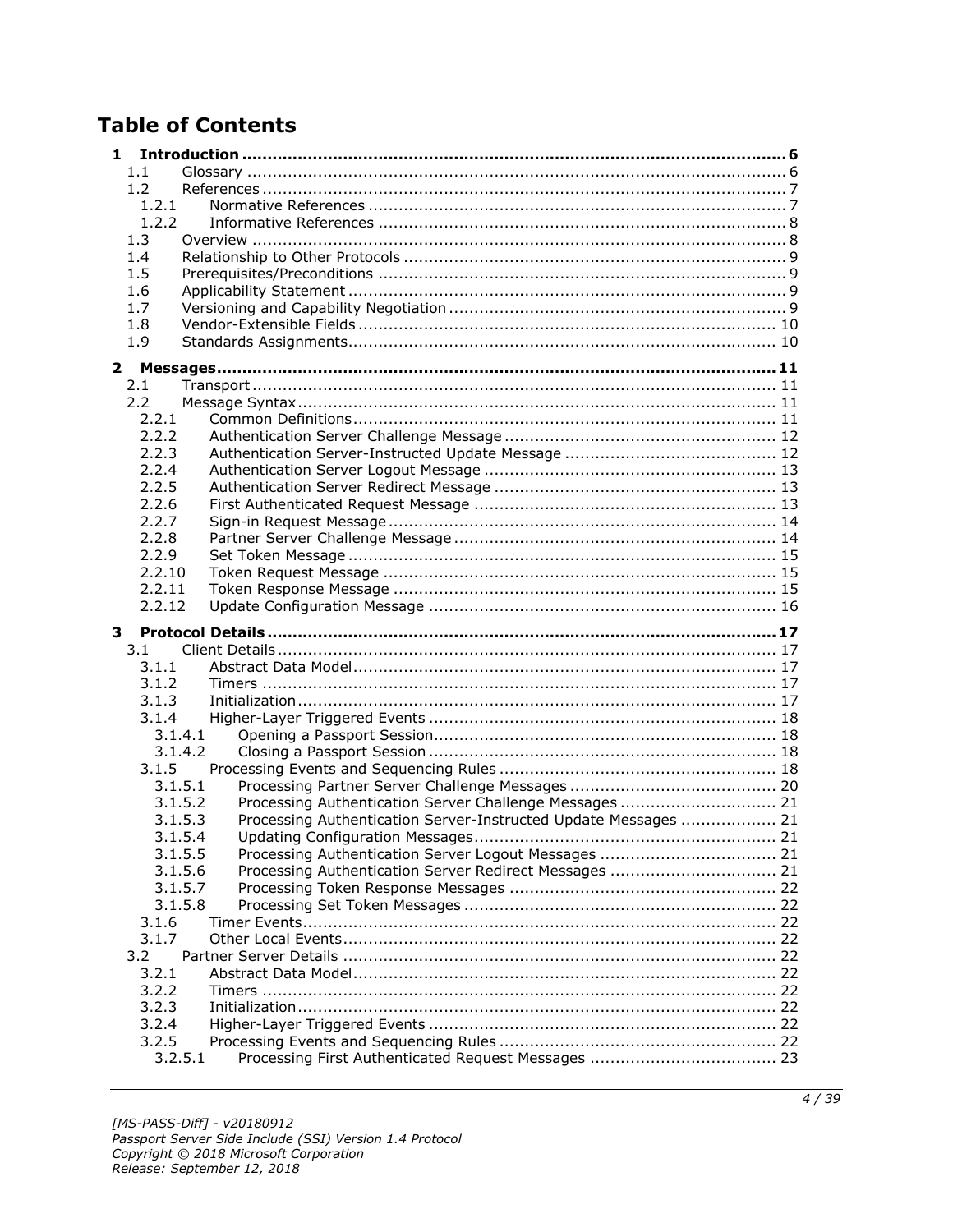|   |       | 3.2.5.2 |  |
|---|-------|---------|--|
|   | 3.2.6 |         |  |
|   | 3.2.7 |         |  |
|   | 3.3   |         |  |
|   | 3.3.1 |         |  |
|   | 3.3.2 |         |  |
|   | 3.3.3 |         |  |
|   | 3.3.4 |         |  |
|   | 3.3.5 |         |  |
|   |       | 3.3.5.1 |  |
|   |       | 3.3.5.2 |  |
|   | 3.3.6 |         |  |
|   | 3.3.7 |         |  |
|   | 3.4   |         |  |
|   | 3.4.1 |         |  |
|   | 3.4.2 |         |  |
|   | 3.4.3 |         |  |
|   | 3.4.4 |         |  |
|   |       | 3.4.4.1 |  |
|   | 3.4.5 |         |  |
|   | 3.4.6 |         |  |
|   | 3.4.7 |         |  |
| 4 |       |         |  |
| 5 |       |         |  |
|   | 5.1   |         |  |
|   | 5.2   |         |  |
|   |       |         |  |
| 6 |       |         |  |
| 7 |       |         |  |
| 8 |       |         |  |
|   |       |         |  |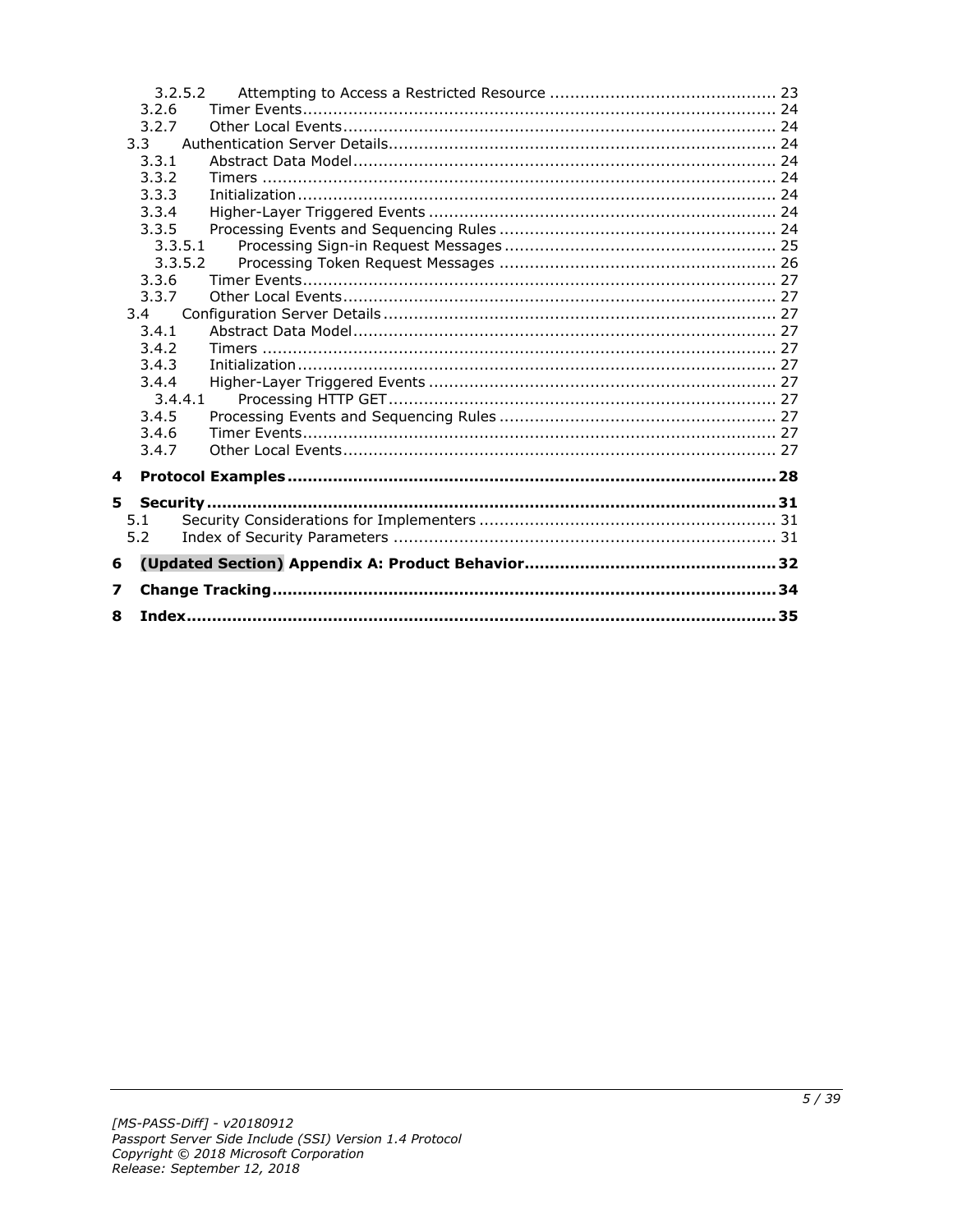## <span id="page-5-0"></span>**1 Introduction**

This document specifies the Passport Server Side Include (SSI) Version 1.4 Protocol (or the Passport SSI Version 1.4 Protocol), also known as the "Passport Tweener" protocol. The Passport SSI Version 1.4 Protocol is based on HTTP (as specified in [RFC2616]) for authenticating a client to a server with the assistance of an authentication server.

Sections 1.5, 1.8, 1.9, 2, and 3 of this specification are normative. All other sections and examples in this specification are informative.

## <span id="page-5-1"></span>**1.1 Glossary**

This document uses the following terms:

- **authentication**: The act of proving an identity to a server while providing key material that binds the identity to subsequent communications.
- **authentication server**: The entity that verifies that a person or thing is who or what it claims to be (typically using a cryptographic protocol) and issues a ticket or token attesting to the validity of the claim.
- **Authentication Service (AS)**: A service that issues ticket granting tickets (TGTs), which are used for authenticating principals within the realm or domain served by the Authentication Service.
- **client**: The software that is used by a user to access the service. It represents the user in [MS-PASS]. A synonym is client application.
- **co-branding**: The inclusion of a party's logo, text, or other branding content in a second party's software or site.
- **configuration server**: The service or server that serves configuration data (packaged in HTTP headers) describing the topography of the network. It includes information on the distribution of member accounts among the Authentication Services (AS) and the URLs of particular resources in each AS.
- **configuration version**: Integer value indicating the version of the configuration data given out by the configuration server.
- **cookie**: An HTTP header that carries state information between participating origin servers and user agents. For more information, see [RFC2109].
- **credential**: Previously established, authentication data that is used by a security principal to establish its own identity. When used in reference to the Netlogon Protocol, it is the data that is stored in the NETLOGON CREDENTIAL structure.
- **partner**: In the context of [MS-PASS], an organization in a business relationship with the Authentication Service (AS). A partner needs to be able to access the token issued by the AS. Typically, a partner site is the actual service or site a consumer visits and, in the process, is authenticated by the AS. Examples of partners are the MSN Money and MSN Messenger sites.
- **partner server**: The server or service used by a partner to represent it in the Passport SSI Version 1.4 Protocol.
- **realm**: A collection of users, partners, and authentication servers bound by a common authentication policy.
- **resource**: An object that a client is requesting access to, typically referenced by a Uniform Resource Locator (URL) or Uniform Resource Identifier (URI), as specified in [RFC3986].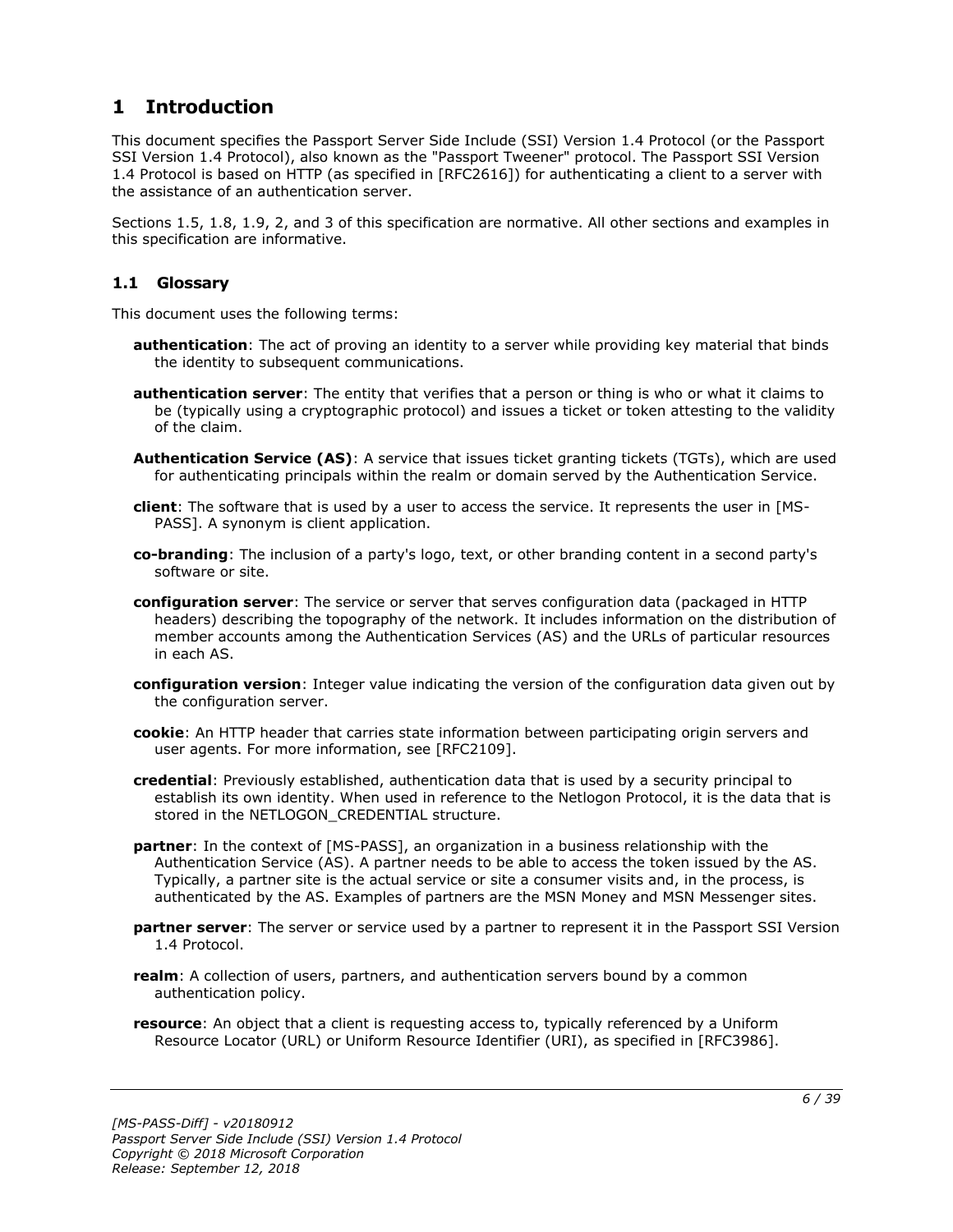- **token**: A block of data that is issued to a user on successful authentication by the authentication server. Such a token is presented to a service to prove one's identity and attributes to a service. The token is used in the process of determining the user's authorization and access privileges.
- **Uniform Resource Locator (URL)**: A string of characters in a standardized format that identifies a document or resource on the World Wide Web. The format is as specified in [RFC1738].
- **user**: The real person who has a member account. The user is authenticated by being asked to prove knowledge of the secret password associated with the user name.
- **UTF-8**: A byte-oriented standard for encoding Unicode characters, defined in the Unicode standard. Unless specified otherwise, this term refers to the UTF-8 encoding form specified in [UNICODE5.0.0/2007] section 3.9.
- **MAY, SHOULD, MUST, SHOULD NOT, MUST NOT:** These terms (in all caps) are used as defined in [RFC2119]. All statements of optional behavior use either MAY, SHOULD, or SHOULD NOT.

## <span id="page-6-0"></span>**1.2 References**

Links to a document in the Microsoft Open Specifications library point to the correct section in the most recently published version of the referenced document. However, because individual documents in the library are not updated at the same time, the section numbers in the documents may not match. You can confirm the correct section numbering by checking the Errata.

## <span id="page-6-1"></span>**1.2.1 Normative References**

We conduct frequent surveys of the normative references to assure their continued availability. If you have any issue with finding a normative reference, please contact dochelp@microsoft.com. We will assist you in finding the relevant information.

[RFC1738] Berners-Lee, T., Masinter, L., and McCahill, M., Eds., "Uniform Resource Locators (URL)", RFC 1738, December 1994, http://www.rfc-editor.org/rfc/rfc1738.txt

[RFC2109] Kristol, D., and Montulli, L., "HTTP State Management Mechanism", RFC 2109, February 1997, http://www.rfc-editor.org/rfc/rfc2109.txt

[RFC2119] Bradner, S., "Key words for use in RFCs to Indicate Requirement Levels", BCP 14, RFC 2119, March 1997, http://www.rfc-editor.org/rfc/rfc2119.txt

[RFC2396] Berners-Lee, T., Fielding, R., and Masinter, L., "Uniform Resource Identifiers (URI): Generic Syntax", RFC 2396, August 1998, http://www.rfc-editor.org/rfc/rfc2396.txt

[RFC2616] Fielding, R., Gettys, J., Mogul, J., et al., "Hypertext Transfer Protocol -- HTTP/1.1", RFC 2616, June 1999, http://www.rfc-editor.org/rfc/rfc2616.txt

[RFC2617] Franks, J., Hallam-Baker, P., Hostetler, J., et al., "HTTP Authentication: Basic and Digest Access Authentication", RFC 2617, June 1999, http://www.rfc-editor.org/rfc/rfc2617.txt

[RFC2818] Rescorla, E., "HTTP Over TLS", RFC 2818, May 2000, http://www.rfceditor.org/rfc/rfc2818.txt

[RFC3629] Yergeau, F., "UTF-8, A Transformation Format of ISO 10646", STD 63, RFC 3629, November 2003, http://www.ietf.org/rfc/rfc3629.txt

[RFC4234] Crocker, D., Ed., and Overell, P., "Augmented BNF for Syntax Specifications: ABNF", RFC 4234, October 2005, http://www.rfc-editor.org/rfc/rfc4234.txt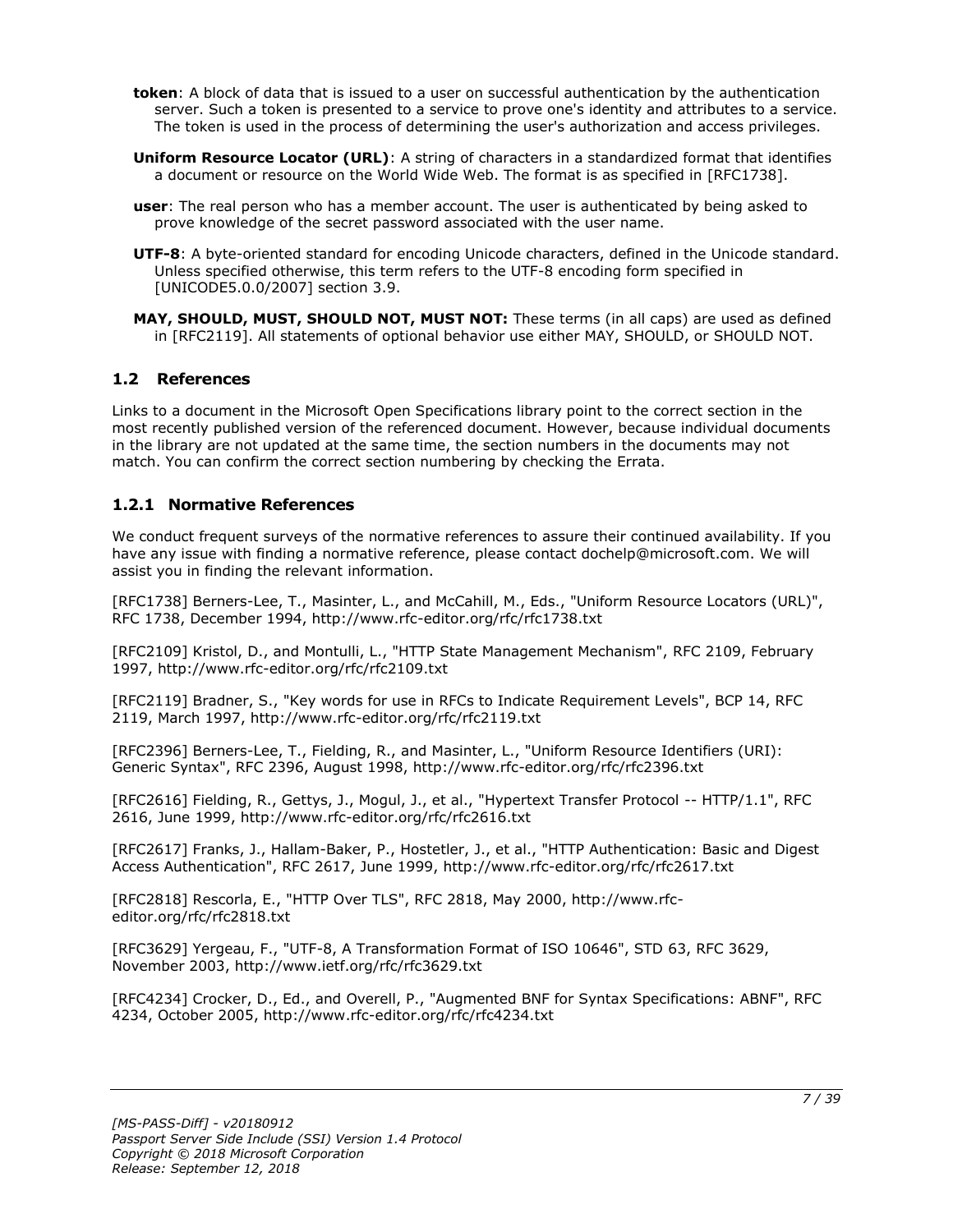## <span id="page-7-0"></span>**1.2.2 Informative References**

None.

## <span id="page-7-1"></span>**1.3 Overview**

The Passport SSI Version 1.4 Protocol, also known as the "Passport Tweener" Protocol, is an HTTPbased protocol (as specified in [RFC2616]) for authenticating a client to a partner server with the assistance of an authentication server. The authentication exchange between the client and the partner server in the Passport SSI Version 1.4 Protocol resembles the exchanges in other HTTP authentication mechanisms (as specified in [RFC2616] and [RFC2617]).

When a client makes an HTTP request to the partner server, the partner server might respond with a Passport SSI Version 1.4 Protocol message (as specified in section 2.2.8) indicating that the URL requires Passport SSI Version 1.4 Protocol authentication. The client then contacts the authentication server (as specified in section 2.2.10) to obtain a partner token that authenticates the user to the partner server, and then retries the HTTP request, this time attaching the partner token (as specified in section 2.2.6).

If this authentication fails, the partner indicates failure and restates that Passport SSI Version 1.4 Protocol authentication is required. If authentication succeeds, the partner responds with the content that required authentication, along with the same partner token (as specified in section 2.2.9) in HTTP cookie form, using the HTTP cookie mechanism (as specified in [RFC2109]). The client thereby automatically resends the cookie-encoded token to the partner server every time it returns to the partner server.

When the client contacts the authentication server in response to a partner server's request for authentication, the client provides credentials (that is, a user name and password; for more information, see section 2.2.7). The authentication server verifies the credentials and, if they are valid, supplies the client with a partner token (opaque to the client) that can be used to authenticate to the partner server (as specified in section 2.2.11). The authentication server also supplies the client with an authentication token in HTTP cookie form (as previously described) so that on subsequent visits to the authentication server to obtain partner tokens for other partner servers, the authentication server can automatically retrieve the user's authentication information based on the accompanying cookie, instead of requiring the client to resend the actual credentials every time.

The client can delete its tokens or cookies at any time. One point of departure from the traditional HTTP framework is that the authentication server can instruct the client to delete an authentication token it previously obtained (as specified in section 2.2.4). In this case, the client deletes the authentication token.

The Passport SSI Version 1.4 Protocol allows for the implementation of distributed authentication servers by allowing an authentication server to redirect clients to an alternate authentication server using an HTTP redirect response (as specified in section 2.2.5). The protocol also supports multiple independent realms in which each realm consists of an authentication server (single or distributed) capable of helping a specific set of users authenticate to a specific set of partner servers. A user's credentials are stored at the authentication server for a specific realm, which in turn allows that user to authenticate to any of the set of partner servers associated with that realm.

Each realm also has a configuration server, which provides the client with information on the authentication server for that realm, such as its URL. A client is initially configured with the URL of the configuration server for some realm. This can occur, for example, when the user enrolls in or joins a realm. If the client has no configuration data, or if its configuration data is out of date, the authentication server can provide an up-to-date configuration version number to the client any time the client authenticates (as specified in section 2.2.3). The client issues a standard HTTP GET request to the configuration server's URL to obtain updated configuration information. For more information, see section 3.1.5.3.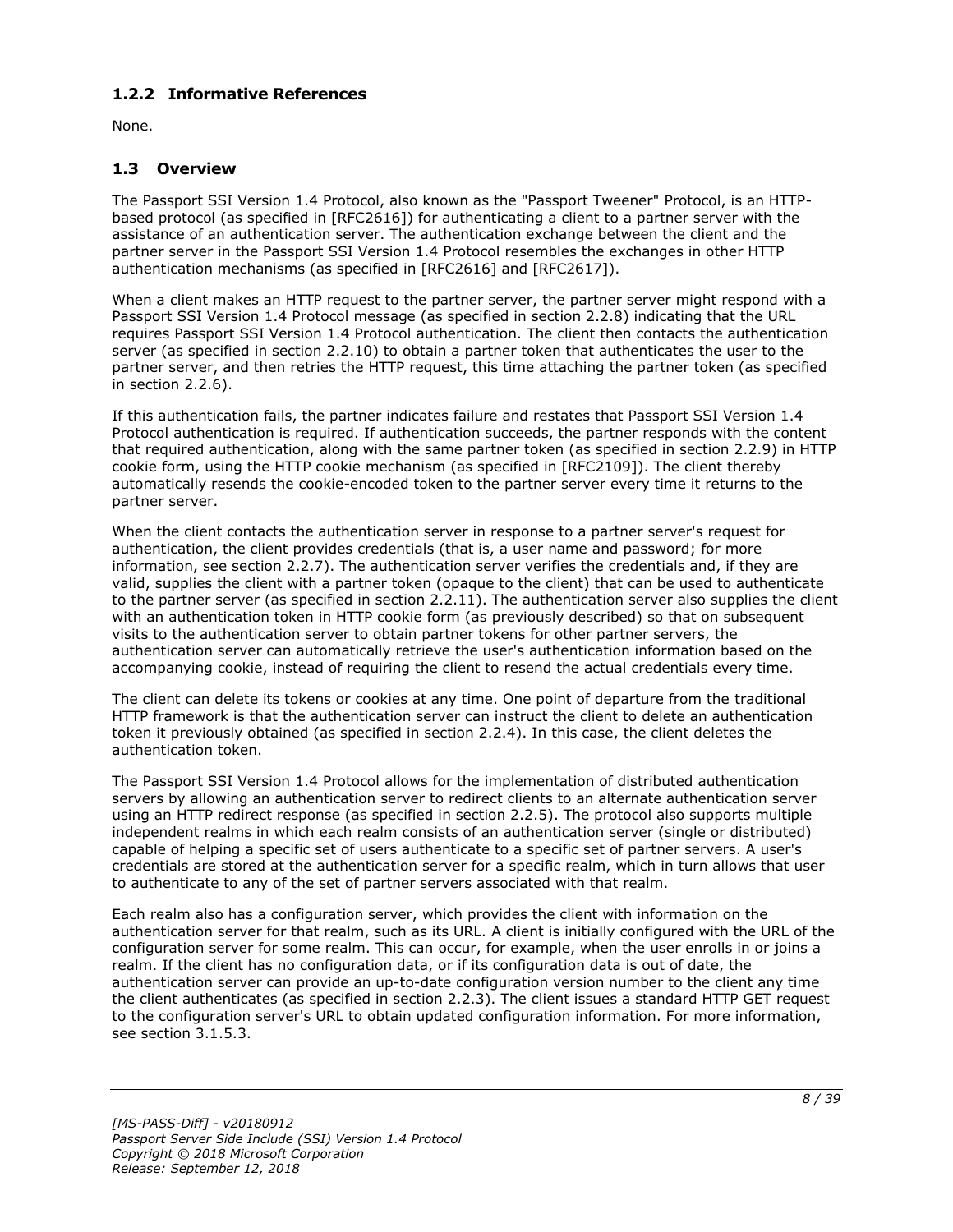## <span id="page-8-0"></span>**1.4 Relationship to Other Protocols**

The Passport SSI Version 1.4 Protocol is built on HTTP (as specified in [RFC2617]) and HTTP over Transport Layer Security (TLS) (as specified in [RFC2818]). No other higher-layer protocols explicitly depend on the Passport SSI Version 1.4 Protocol.

## <span id="page-8-1"></span>**1.5 Prerequisites/Preconditions**

The following prerequisites and preconditions are required by the Passport SSI Version 1.4 Protocol:

- The client is configured with the URL of the configuration server for its realm. $\langle 1 \rangle$
- The client has the capability to obtain credentials (that is, a user name and password) from the user. A Passport SSI Version 1.4 Protocol client can utilize local code to obtain the credentials locally, and to provide those cached credentials to the authentication server. The cache might be shared by many such applications, and each application might be capable of obtaining the credentials from users and caching them, using the same local code.
- The authentication server for the client's realm might be able to validate the credentials (that is, a user name and password) of any user registered with that realm. The authentication server is configured with its realm name and any co-branding information that is to be passed to the client (as specified in section 2.2.2) as well as the current version number for the configuration server's configuration data (as specified in section 2.2.3). If the authentication server is implemented in a distributed manner, it has a method for determining to what authentication server URL to redirect a given client within its realm (based on the client's presented credentials or authentication token), as specified in section 2.2.5.
- The partner server and authentication server share a partner token format along with a set of criteria for recognizing if a given partner token is valid. They also share a set of definitions for the information that will be transported from the partner server to the authentication server when a client attempts to authenticate to the partner server, as specified in section 2.2.8. This information is received in a protocol message by the client (as specified in section 2.2.8) and encoded in a format chosen by the realm. It is then sent to the authentication server by the client in a subsequent message, as specified in sections 2.2.7 and 2.2.10.

Finally, the partner server and authentication server agree on a URL to which the client is to be sent after it is successfully authenticated at the request of the partner server, as specified in section 2.2.11.

The configuration server for the realm is provisioned with all the configuration data necessary to construct an update configuration message, as specified in section 2.2.12.

## <span id="page-8-2"></span>**1.6 Applicability Statement**

The Passport SSI Version 1.4 Protocol applies to environments in which one or more services require HTTP-based authentication (as specified in [RFC2616] section 11) of members of a common base of users. In such cases, they might prefer to use a shared Authentication Service (AS). For example, if multiple enterprises prefer to offer web-based services specifically to members of a particular organization enrolled in such a shared AS, then they can choose to form a realm. The enterprises would become partner services associated with the realm, and members would be able to authenticate themselves to any of the partner servers using the shared AS and the Passport SSI Version 1.4 Protocol.

## <span id="page-8-3"></span>**1.7 Versioning and Capability Negotiation**

Versioning and capability negotiation does not apply to the Passport SSI Version 1.4 Protocol.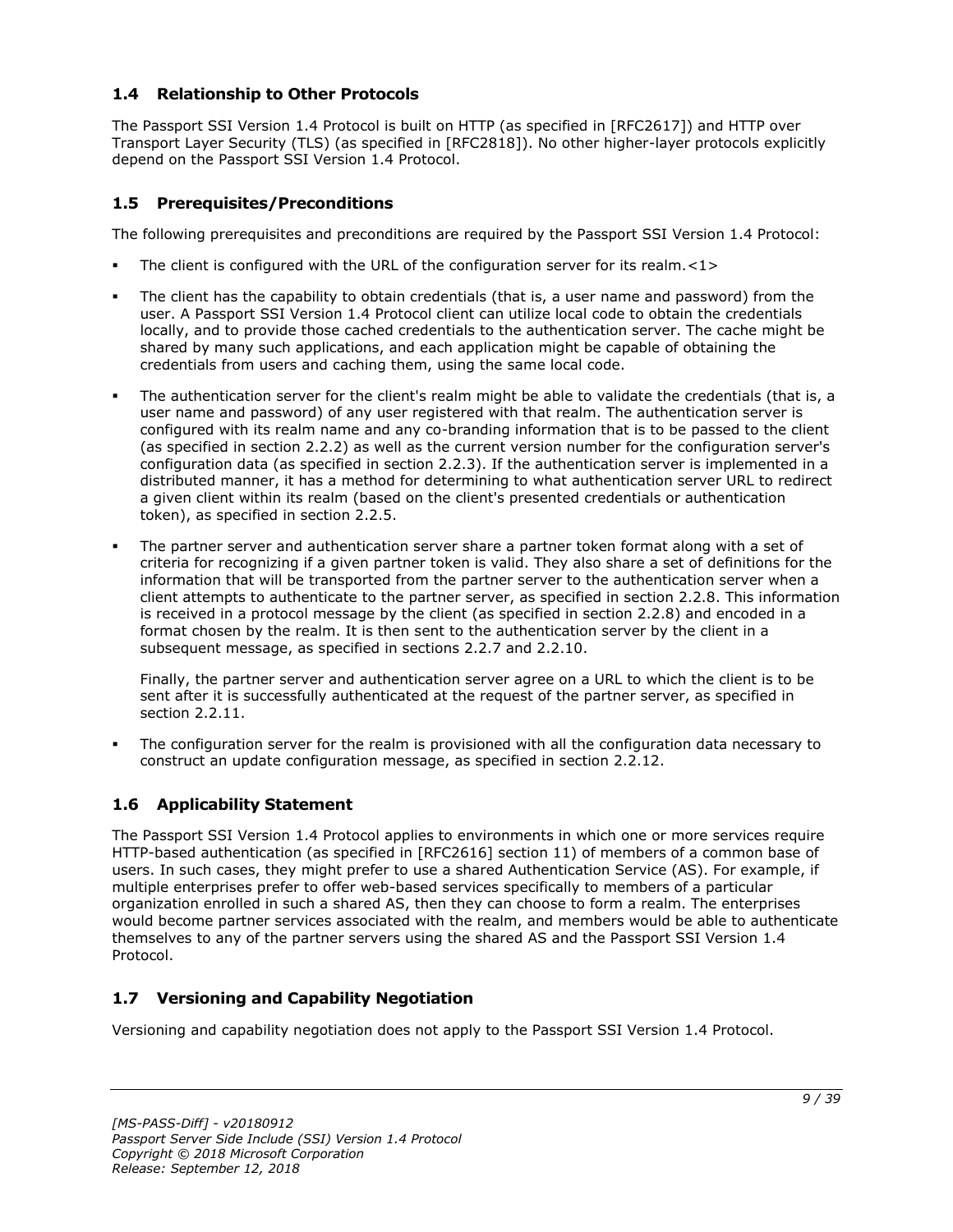## <span id="page-9-0"></span>**1.8 Vendor-Extensible Fields**

The *ExtraParams* parameter (as specified in section 2.2.1) can be used to extend the Passport SSI Version 1.4 Protocol.

#### <span id="page-9-1"></span>**1.9 Standards Assignments**

The only standards assignments for the Passport SSI Version 1.4 Protocol are those inherited from its transport protocols, as specified in [RFC2616] and [RFC2818].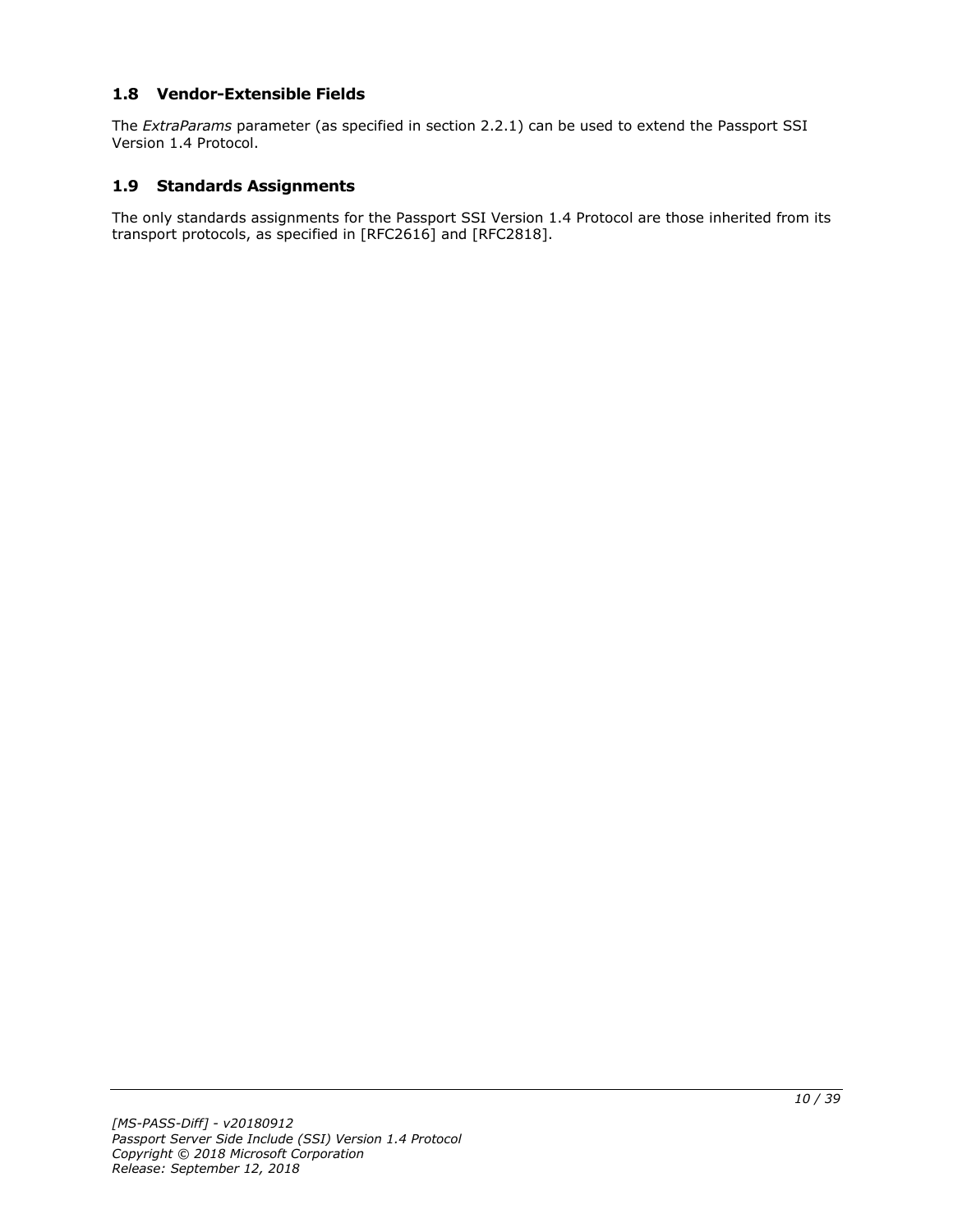## <span id="page-10-0"></span>**2 Messages**

The following sections specify how Passport SSI Version 1.4 Protocol messages are transported and message syntax.

## <span id="page-10-1"></span>**2.1 Transport**

The Passport SSI Version 1.4 Protocol MUST use HTTP (as specified in [RFC2616]) or HTTP over TLS (as specified in [RFC2818]) as the transport layer. The use of HTTP over TLS is triggered by the specification of an "https" URL rather than an "http" URL by one of the servers (the partner server, the configuration server, or the authentication server) when redirecting or configuring the client. Messages and data are sent via HTTP headers included in HTTP requests and responses. When a message is sent as a header in an HTTP response message, its receiver MUST process the message if the response's status code is one of those specified in the message definition, and MUST NOT do so otherwise.

The Passport SSI Version 1.4 Protocol also uses the HTTP cookie mechanism (as specified in [RFC2109]) as a transport and state management mechanism. The HTTP cookie mechanism allows named data items to be sent from one party to another as part of an HTTP message stored by the receiving party and returned automatically to the original party as part of all subsequent HTTP messages to that party.

### <span id="page-10-2"></span>**2.2 Message Syntax**

## <span id="page-10-3"></span>**2.2.1 Common Definitions**

Except where noted, the headers in this document are specified using the Augmented Backus-Naur Form (ABNF) grammar, as specified in [RFC4234] section 2.2. The following common constructions are used throughout this document.

These constructions are used solely for convenience in constructing other types and have no semantics in and of themselves.

httpURL = 1\*(ALPHA / DIGIT / ":" / "." / "\" / "/" / "%" / " " / "&" / "?")

The following constructions are used in protocol header definitions:

```
scheme = "Passport1.4"
ExtraParams = *(", "ptoken) ptoken
challenge = ExtraParams
OrgVerb = "OrgVerb=" ptoken 
OrgURL = "OrgUrl=" httpURL
tname = "tname="from-PP = "from-PP=" ptoken
ptoken = 1*<any CHAR except CTLs or ",">
ConfigVersion = "ConfigVersion=" 1*DIGIT
```
**scheme:** Identifier for the Passport SSI Version 1.4 Protocol authentication scheme.

- **ExtraParams:** Additional parameters not interpreted by this protocol that MAY be used for vendor extensibility.
- **challenge:** A comma-separated list of parameters returned by a server for use by a client in the process of proving its identity.
- **OrgVerb:** A string containing the HTTP verb that triggered the original server challenge, for example, "GET".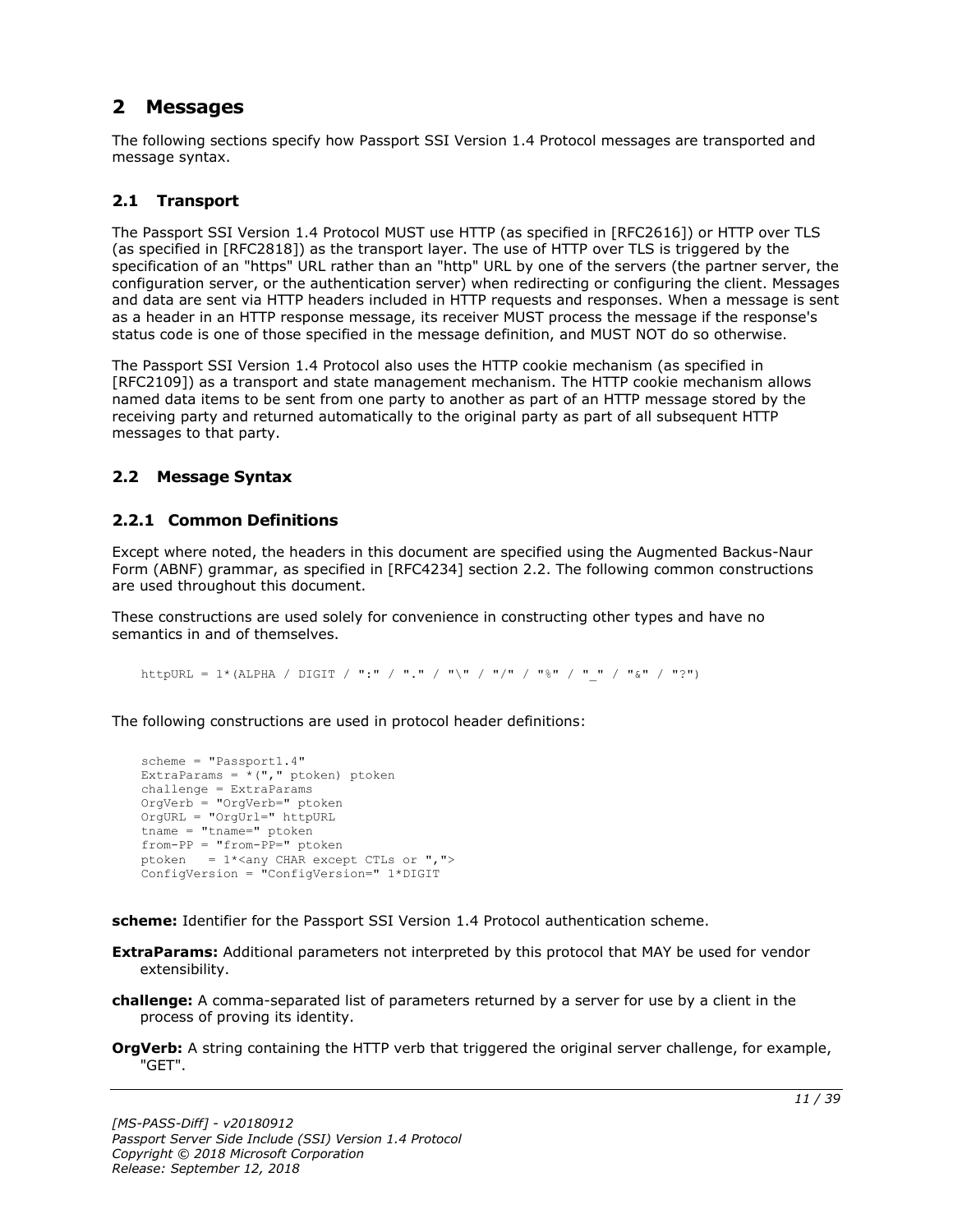**OrgURL:** The URL in an HTTP request that triggered a server challenge.

**tname:** An informational parameter that contains the name of a cookie specified on a response. A client SHOULD ignore this parameter.

**ptoken:** A string that can contain any alphanumeric characters and separators, except for a comma.

**from-PP:** A string that is opaque to the client. This value is received from a server and MUST be passed back unchanged on a subsequent request.<2>

## <span id="page-11-0"></span>**2.2.2 Authentication Server Challenge Message**

The Authentication Server Challenge message is sent by the authentication server to the client and indicates that the sign-in request or token request failed.

This message is processed only when returned with a 401 HTTP status code. The return value MUST be as follows.

```
Authentication-Server-Challenge-Message = "WWW-Authenticate:"
 scheme 1*SP da-status "," srealm ["," customtoken] ["," prompt]
 ["," cburl] ["," cbtxt] 
status-codes = "failed" / "failed-noretry"
da-status = "da-status=" status-codes
srealm = "srealm=" ptoken
cburl = "cburl=" httpURL
cbtxt = "cbtxt=" ptoken
prompt = "prompt"
customtoken = ptoken
```
**da-status:** Specifies if the receiving client MUST retry the request. The client's precise interpretation of the possible values of "da-status" is specified in section 3.1.5.2.

**srealm:** A string that MUST contain the realm name of the authentication server.

**cburl:** Specifies a co-branding URL.

**Cbtxt:** Specifies optional co-branding text.

**prompt:** Specifies, by its presence, that the client MUST prompt the user for credentials.

**customtoken:** Custom parameter that an authentication server MAY add to the response. Not explicitly part of the protocol.

This token is interpreted by the authentication server only. The client MUST not interpret the value. The client MUST send the token unchanged to the authentication server in a subsequent Sign-in Request message.

Example:

```
WWW-Authenticate: Passport1.4 da-status=failed,
srealm=Passport.NET, ts = - 2, prompt
```
## <span id="page-11-1"></span>**2.2.3 Authentication Server-Instructed Update Message**

The Authentication Server-Instructed Update message MAY be included by the authentication server in any of its response messages to the client to indicate the current configuration version. <3>

Authentication-Server-Instructed-Update-Message = "PassportConfig:"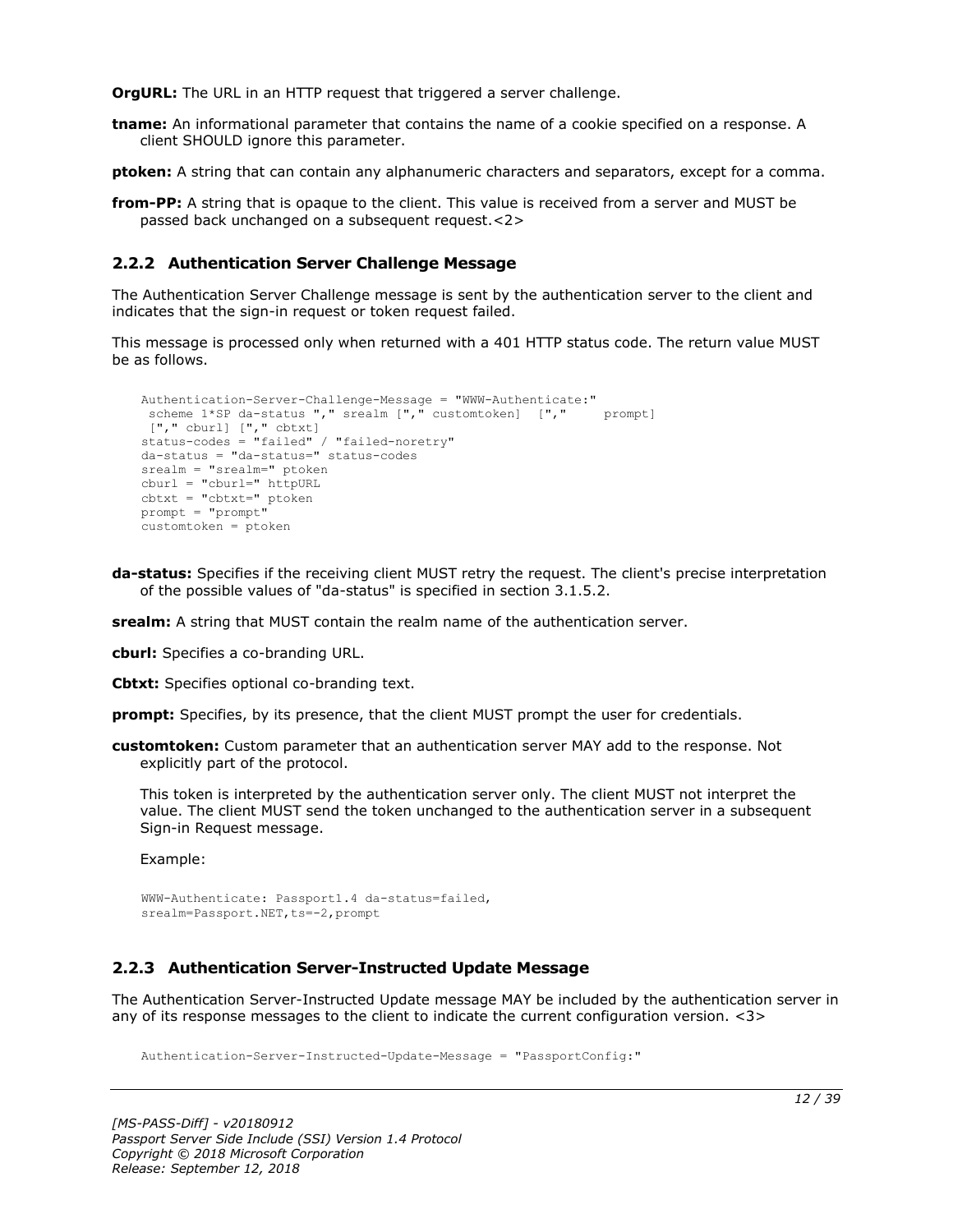ConfigVersion

**ConfigVersion:** MUST specify the current authentication server version number.

Example:

PassportConfig: ConfigVersion=14

#### <span id="page-12-0"></span>**2.2.4 Authentication Server Logout Message**

The Authentication Server Logout message MUST be sent by the authentication server to the client to indicate that the user has successfully logged out.

This message is processed when included in an HTTP response with any status code.

```
Authentication-Server-Logout-Message = "Authentication-Info:"
scheme 1*SP "da-status=logout"
```
Example:

Authentication-Info: Passport1.4 da-status=logout

#### <span id="page-12-1"></span>**2.2.5 Authentication Server Redirect Message**

The Authentication Server Redirect message is used to indicate that the client SHOULD redirect its Sign-in Request message or its Token Request message to a different authentication server. It is sent from the authentication server to the client. The HTTP response message to which this message is attached MUST be an HTTP 302 redirect (as specified in [RFC2616] section 10.3.3) in which the HTTP Location header MUST contain the URL of the correct authentication server.

```
Authentication-Server-Redirect-Message = "Authentication-Info:"
scheme 1*SP "da-status=redir"
```
Example:

Authentication-Info: Passport1.4 da-status=redir

#### <span id="page-12-2"></span>**2.2.6 First Authenticated Request Message**

The client MUST issue a First Authenticated Request message to the partner server after receiving a partner token from the authentication server.

First-Authenticated-Request-Message = "Authorization:" scheme 1\*SP from-PP

Example:

Authorization: Passport1.4 from-PP=1puV5BFuLD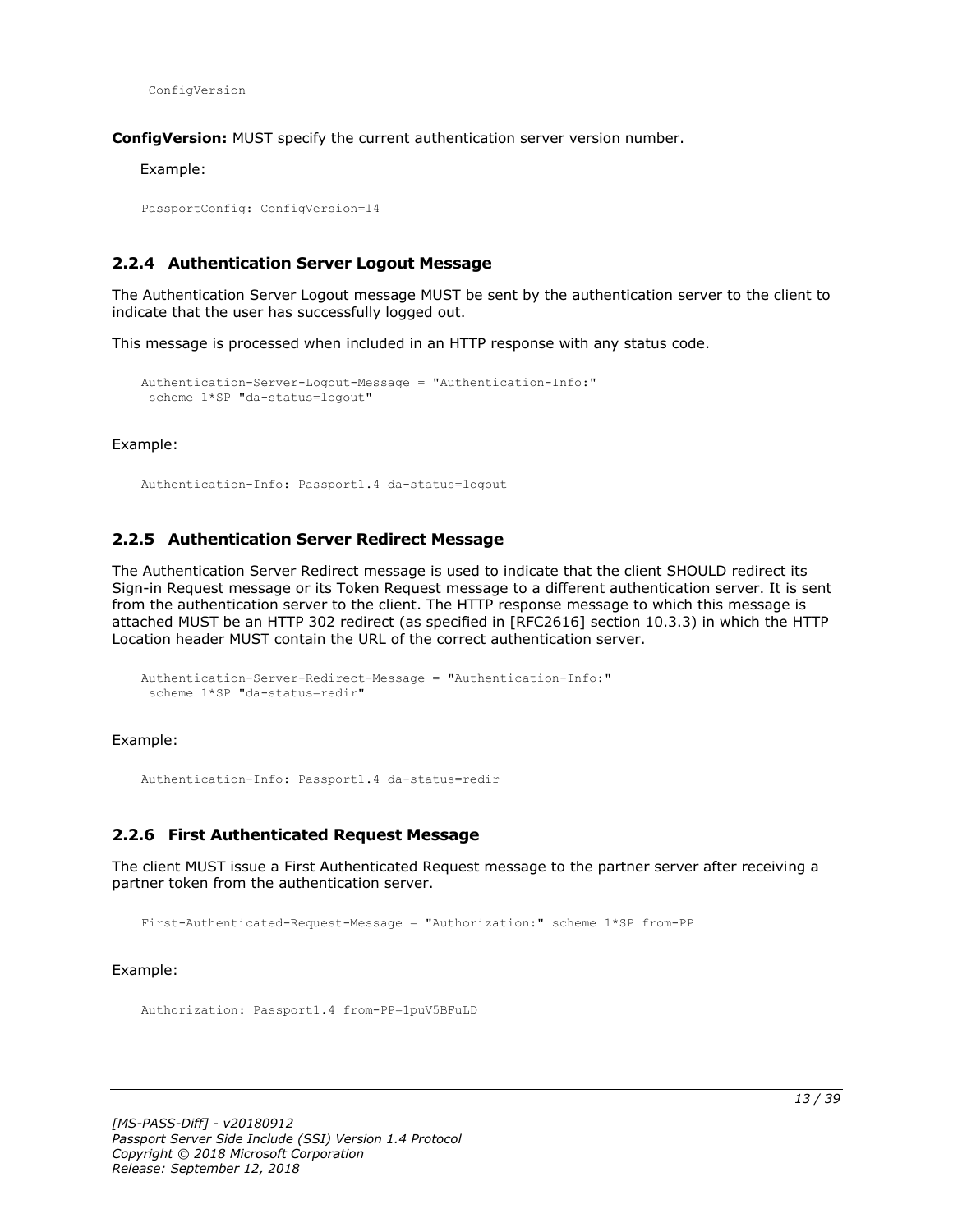### <span id="page-13-0"></span>**2.2.7 Sign-in Request Message**

This message contains the user's credentials and is sent by the client to the authentication server. It MUST contain the parameters in the Authentication Server Challenge message received from the partner server that originally initiated authentication.

```
Sign-in-Request-Message = "Authorization:" scheme 1*SP sign-in ","
pwd "," elapsed-time "," OrgVerb "," OrgURL ["," customtoken] "," challenge
sign-in = "sign-in=" signin-name
pwd = "pwd=" passphrase
elapsed-time = "elapsed-time=" 1*DIGIT
signin-name = signin-str "@" signin-str "." signin-str
signin-str = 1*(%d39 / %d45 / %d46 / %d48-57 / %d65-90 / %d95 / %d97-122)
passphrase = 1*(%d33-126)
```
- **sign-in:** A string that MUST specify the user's sign-in name. It MUST be UTF-8–encoded (as specified in [RFC3629]) and unsafe character-escaped (as specified in [RFC2396]). The name MUST be an email name and can contain alphanumeric characters, hyphens, and periods.
- **pwd:** A string that MUST specify the user's password. It MUST be UTF-8–encoded (as specified in [RFC3629]) and unsafe character-escaped (as specified in [RFC2396]). Alphanumeric and special characters MAY be used. If a comma is used in the password, it MUST be escaped, as specified in [RFC2396].
- **elapsed-time:** A non-negative integer that MUST specify the duration, in seconds, since the sign-in name and password were placed in the token cache by the client. A value of 0 specifies that the user was prompted for credentials and cached credentials are not being sent.
- **customtoken:** Optional token received from the authentication server in an Authentication Server Challenge message.

Example:

```
Authorization: Passport1.4 sign-in=user1%40example.com,pwd=password,
elapsed-time=0, OrgVerb=GET,OrgUrl=https://partner.example.com/auth.asp,
param1,param2
```
**Note** The challenge is in whatever format the partners in the realm and the AS agree to use, and is not part of the protocol. It MUST be a comma-separated set of ptoken elements, as specified in the ABNF in section 2.2.1.

#### <span id="page-13-1"></span>**2.2.8 Partner Server Challenge Message**

The Partner Server Challenge message, sent by the partner server to the client, indicates that the client's request failed and MUST describe the partner token needed to gain access to the URL.

This message can contain any number of comma-separated ptoken elements, specified in section 2.2.1, as the challenge. The client MUST treat the challenge as-is and pass it along to the authentication server in a Token Request message or a Sign-in Request message.

This message SHOULD be processed only when included in an HTTP response with a 302 or 401 status  $code.<<sub>4</sub>$ 

```
Partner-Server-Challenge-Message = "WWW-Authenticate:" scheme 1*SP challenge["," upgrade]
upgrade = "Negotiate2SupportedIf=" condition
condition = 1*(ALPHA / DIGIT)
```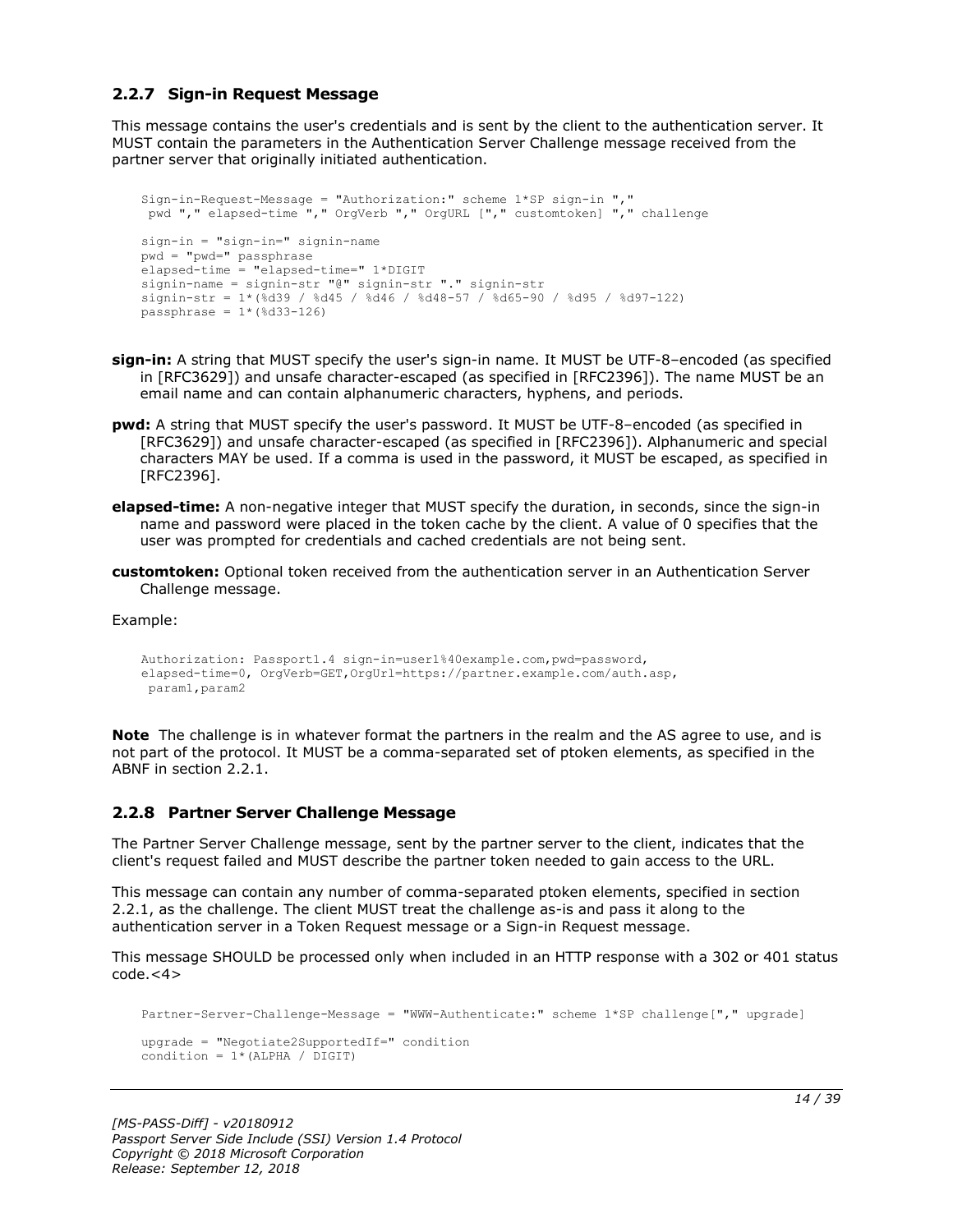Example:

WWW-Authenticate: Passport1.4 param1,param2,Negotiate2SupportedIf=LiveSSP

#### <span id="page-14-0"></span>**2.2.9 Set Token Message**

The Set Token message MUST be sent by the partner server to the client in response to successful processing of a First Authenticated Request message. Successful processing here means that the client was successfully authenticated. The partner server uses this message to set its own tokens as cookies.

This message SHOULD be processed for any HTTP status code.<5>

```
Set-Token-Message = "Authentication-Info:" scheme 1*SP [tname *("," tname)]
```
Example:

Authentication-Info: Passport1.4 tname=MSPAuth,tname=MSPProf

#### <span id="page-14-1"></span>**2.2.10 Token Request Message**

The Token Request message is sent by the client to the authentication server to retrieve a new partner token. The request MUST contain the challenge from the Partner Server Challenge message the client just received. The challenge itself is opaque to the client and is outside the Passport SSI Version 1.4 Protocol. If the client already has an authentication token, it MUST be passed automatically to the authentication server in an HTTP cookie.

```
Token-Request-Message = "Authorization:" scheme 1*SP "tname=,"
OrgVerb "," OrgUrl "," challenge
```
The parameters from the Authentication Server Challenge message MUST NOT have names from the preceding list.

Example:

```
Authorization: Passport1.4 tname=,OrgVerb=GET,OrgUrl=
https://partner.example.com/auth.asp,param1,param2
```
**Note** The challenge, as in the preceding example, can be any number of comma-separated elements, as specified in section 2.2.1.

#### <span id="page-14-2"></span>**2.2.11 Token Response Message**

The authentication server sends a Token Response message to the client when it can issue a partner token or tokens that are satisfactory to the partner server.

This message MUST be processed when included in an HTTP response with any status code.

Token-Response-Message = "Authentication-Info:" scheme 1\*SP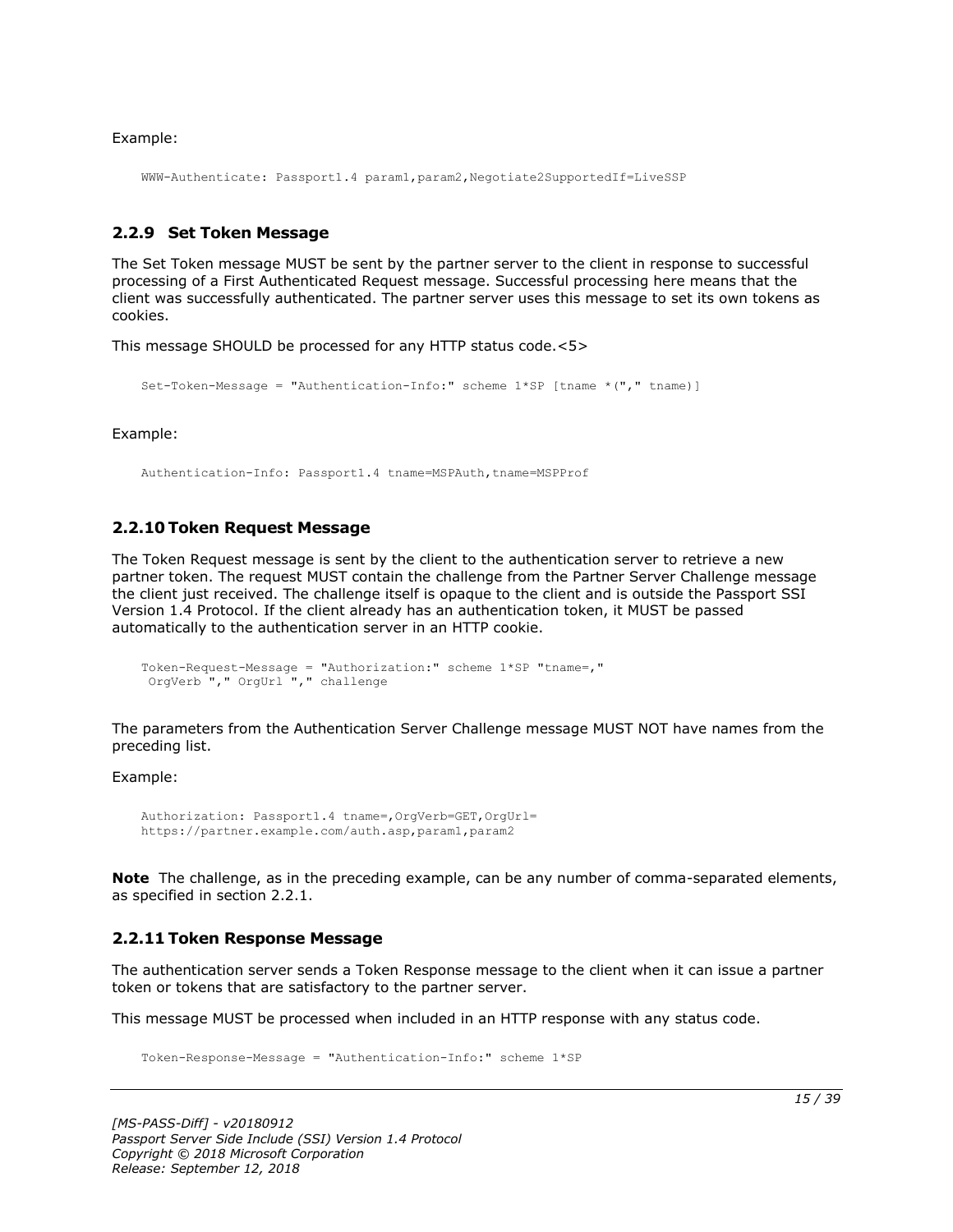```
"da-status=success" *("," tname) "," from-PP "," ru
ru = "ru=" httpURL
```
**ru:** Specifies a URL to which the client MUST issue its next First Authenticated Request message.

Example:

```
Authentication-Info: Passport1.4 da-status=success,
from-PP=1puV5BFuLD,
ru=http://partner.example.com/default.asp
```
## <span id="page-15-0"></span>**2.2.12 Update Configuration Message**

The Update Configuration message is sent from the configuration server to the client and contains configuration information.

This message MUST be processed when included in an HTTP response with any status code.

```
Update-Configuration-Message = "PassportURLs:" DARealm "," DALogin ","
DAReg "," Properties "," Privacy "," GeneralRedir "," Help "," ConfigVersion
DARealm = "DARealm=" token
DALogin = "DALogin=" httpURL
DAReg = "DAReg=" httpURL
Properties = "Properties=" httpURL
Privacy = "Privacy=" httpURL
GeneralRedir = "GeneralRedir=" httpURL
Help = "Help=" httpURL
```
- **DARealm:** A string that MUST specify the name of an authentication server realm. The protocol does not impose restrictions on the DARealm string format.
- **DALogin:** MUST specify the URL of the authentication server for the realm identified by DARealm. The URL MUST be valid in form, as specified in [RFC1738].
- **DAReg:** Specifies the URL (in the format specified in [RFC1738]) in which a user can register for an account in the realm identified by DARealm.
- **Properties:** Specifies a URL that displays the properties of a user account in the realm identified by DARealm.

**Privacy:** Specifies the URL of the human-readable privacy policy for the realm identified by DARealm.

**GeneralRedir:** Specifies a general-purpose redirector URL.

**Help:** The URL in which the Help page SHOULD be located for the realm identified by DARealm.

**ConfigVersion:** An integer that specifies the version number of this collection of configuration information.

Example:

```
PassportURLs: DARealm=Passport.Net,DALogin=sign-in.live.com/login2.srf,
DAReg=https://accountservices.passport.net/UIXPWiz.srf,
Properties=https://accountservices.msn.com/editprof.srf,
Privacy=https://accountservices.passport.net/PPPrivacyStatement.srf,
GeneralRedir=http://nexusrdr.passport.com/redirect.asp,
Help=https://accountservices.passport.net,ConfigVersion=14
```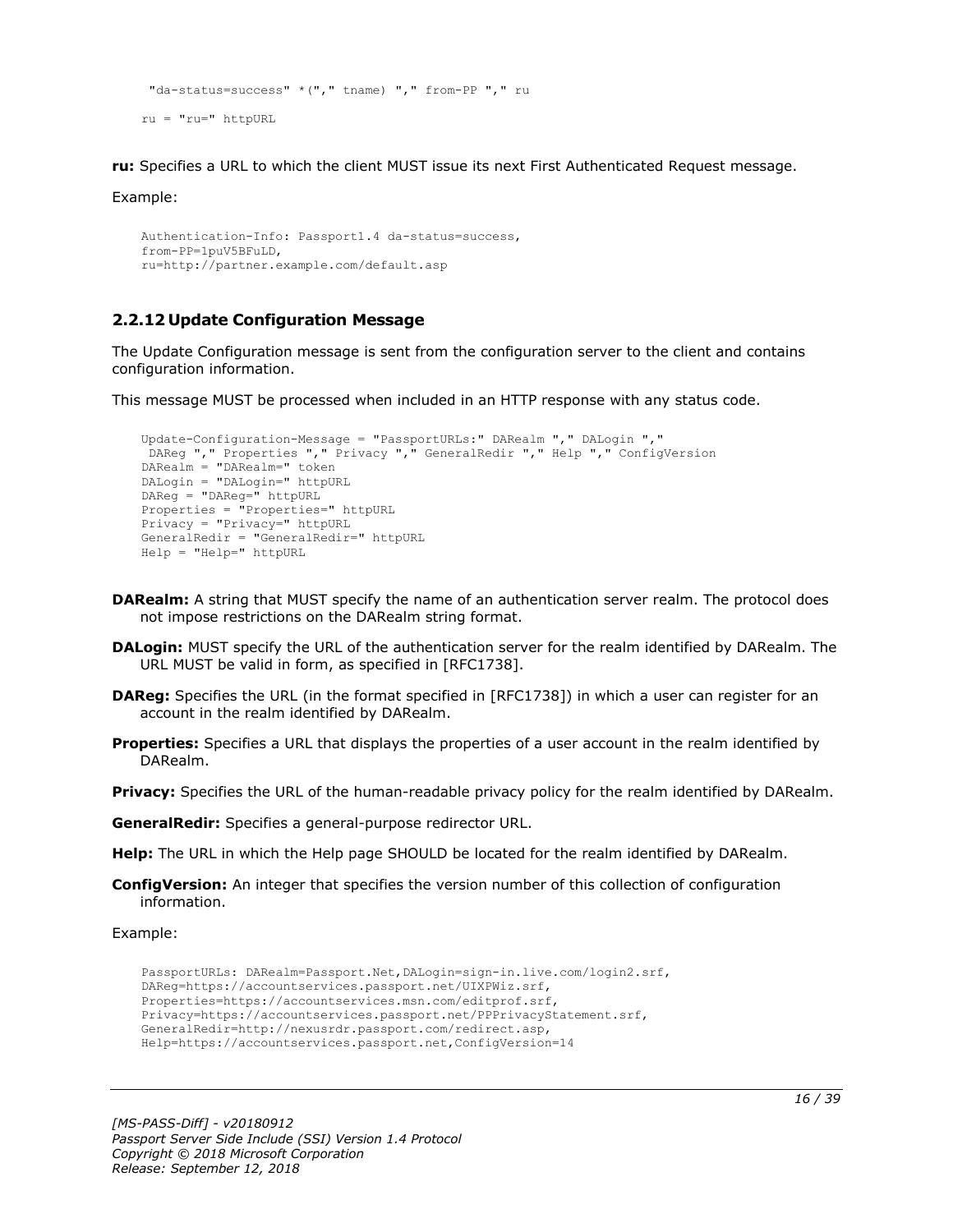## <span id="page-16-0"></span>**3 Protocol Details**

The following sections specify details of the Passport SSI Version 1.4 Protocol, including abstract data models and message processing rules.

An implementation SHOULD implement the client role specified in section 3.1.

An implementation MAY implement the partner server role specified in section 3.2.

An implementation MAY implement the authentication server role specified in section 3.3.

## <span id="page-16-1"></span>**3.1 Client Details**

## <span id="page-16-2"></span>**3.1.1 Abstract Data Model**

This section describes a conceptual model of possible data organization that an implementation maintains to participate in this protocol. The described organization is provided to facilitate the explanation of how the protocol behaves. This document does not mandate that implementations adhere to this model as long as their external behavior is consistent with what is described in this document.

In addition to the information with which clients MUST initially be configured, such as a configuration server URL (as specified in section 1.5), clients MUST store the following states:

- **Passport Session Table**: A set of states for each passport session. Each entry in the passport session table is created and deleted as specified in sections 3.1.4.1 and 3.1.4.2, respectively, and has the following states:
	- **Passport Configuration Data:** All of the name/value pairs sent in the Update Configuration (section 2.2.12) message.
	- **Original HTTP Verb**: The HTTP verb for every HTTP request sent that has not yet received a response or whose response has included a Partner Server Challenge Message (section 2.2.8).
	- **Original HTTP URL**: The HTTP URL for every HTTP request sent that has not yet received a response, or whose response has included a Partner Server Challenge Message.
	- **Last Sign-in Request**: The most recently sent Sign-in Request message, in case it must be resent due to a redirect (as specified in section 3.1.5.6).
	- **Sent First Authenticated Request:** A flag that indicates whether the client has previously sent a First Authenticated Request Message (section 2.2.6).
- **Passport Cookies:** All HTTP cookies returned by authentication servers and partner servers.
- Partner Challenge: The challenge information provided in the Partner Server Challenge Message, as specified in section 2.2.8.
- **Cached User Credentials:** An optional user name and password pair with timestamp to the second at which the credentials were stored.<6>

## <span id="page-16-3"></span>**3.1.2 Timers**

None.

### <span id="page-16-4"></span>**3.1.3 Initialization**

**Passport Session Table** is initialized to empty.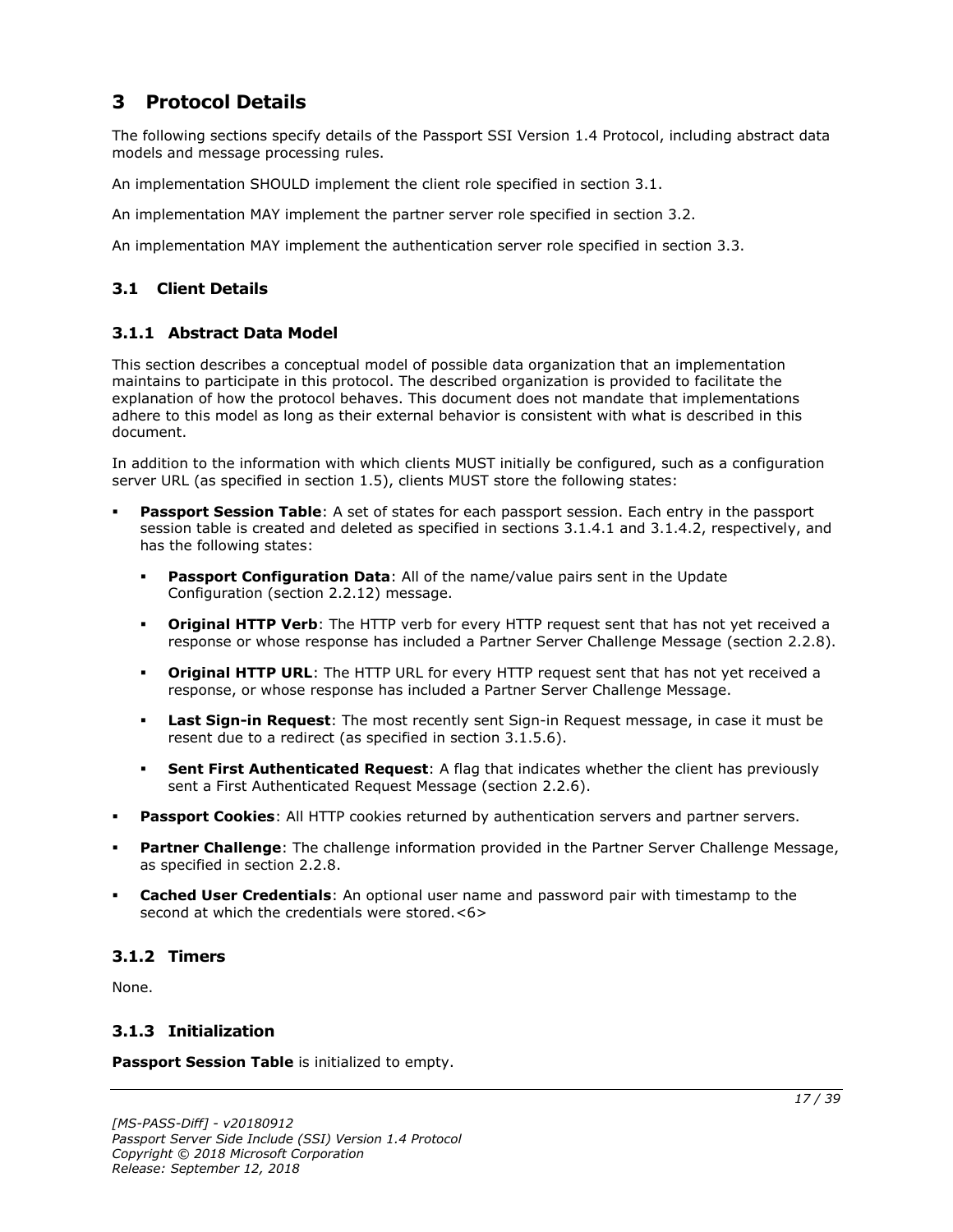## <span id="page-17-0"></span>**3.1.4 Higher-Layer Triggered Events**

None.

## <span id="page-17-1"></span>**3.1.4.1 Opening a Passport Session**

When a higher-layer application initiates an HTTP request that supports the Passport SSI Version 1.4 Protocol, it creates a new entry in the **Passport Session Table** to be used with the HTTP request. When a new entry is created, its state is initialized as follows:

- **Passport Configuration Data** is initialized to empty.
- **Original HTTP Verb** is initialized to empty.
- **Original HTTP URL** is initialized to empty.
- Last Sign-in Request is initialized to empty.
- **Sent First Authenticated Request** is initialized to FALSE.

## <span id="page-17-2"></span>**3.1.4.2 Closing a Passport Session**

When a higher-layer application completes an HTTP request (including the Passport processing described in section 3.1.5), its entry in the **Passport Session Table** is deleted.

## <span id="page-17-3"></span>**3.1.5 Processing Events and Sequencing Rules**

The following two diagrams illustrate message processing at the client: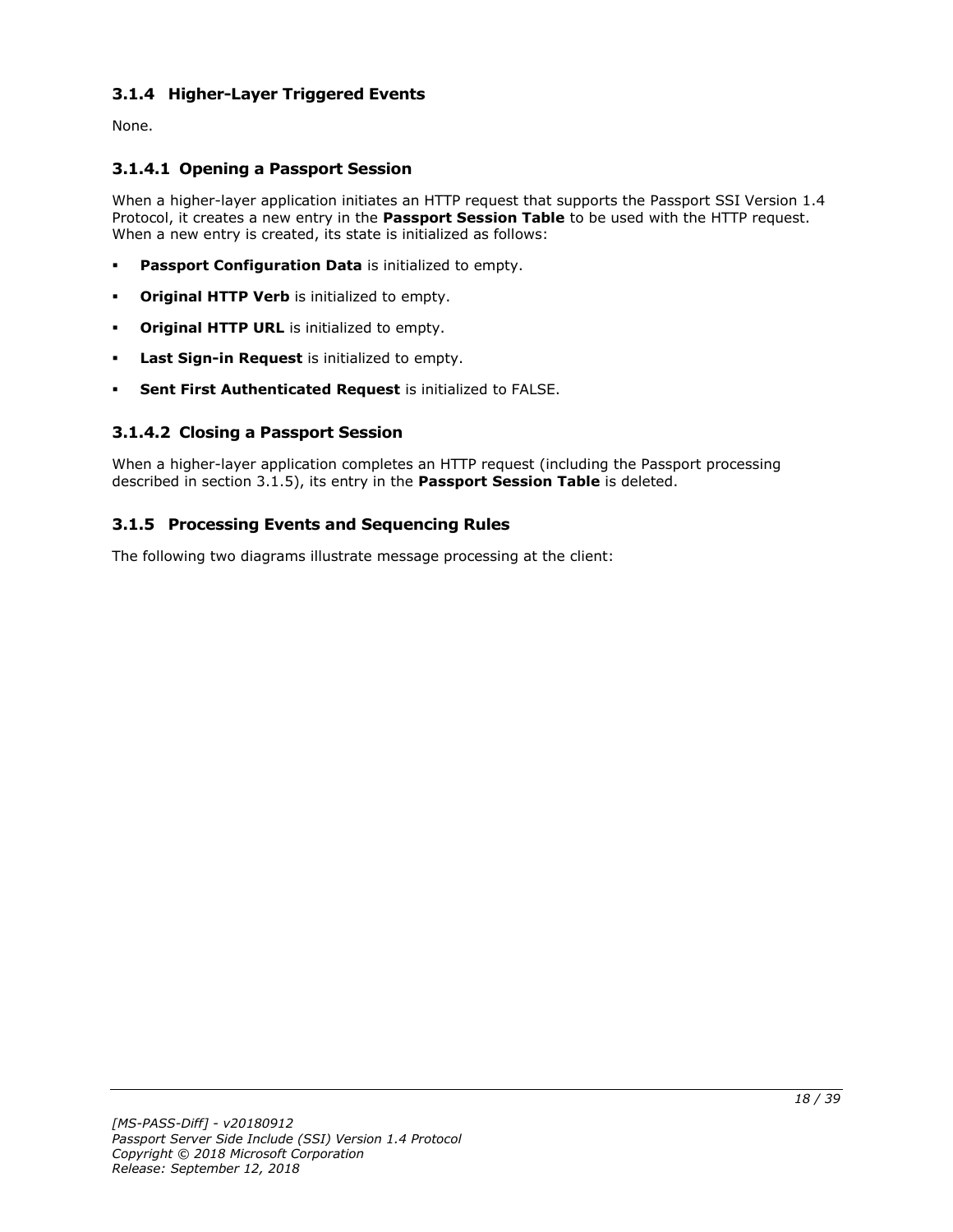

**Figure 1: Message processing at the client part A**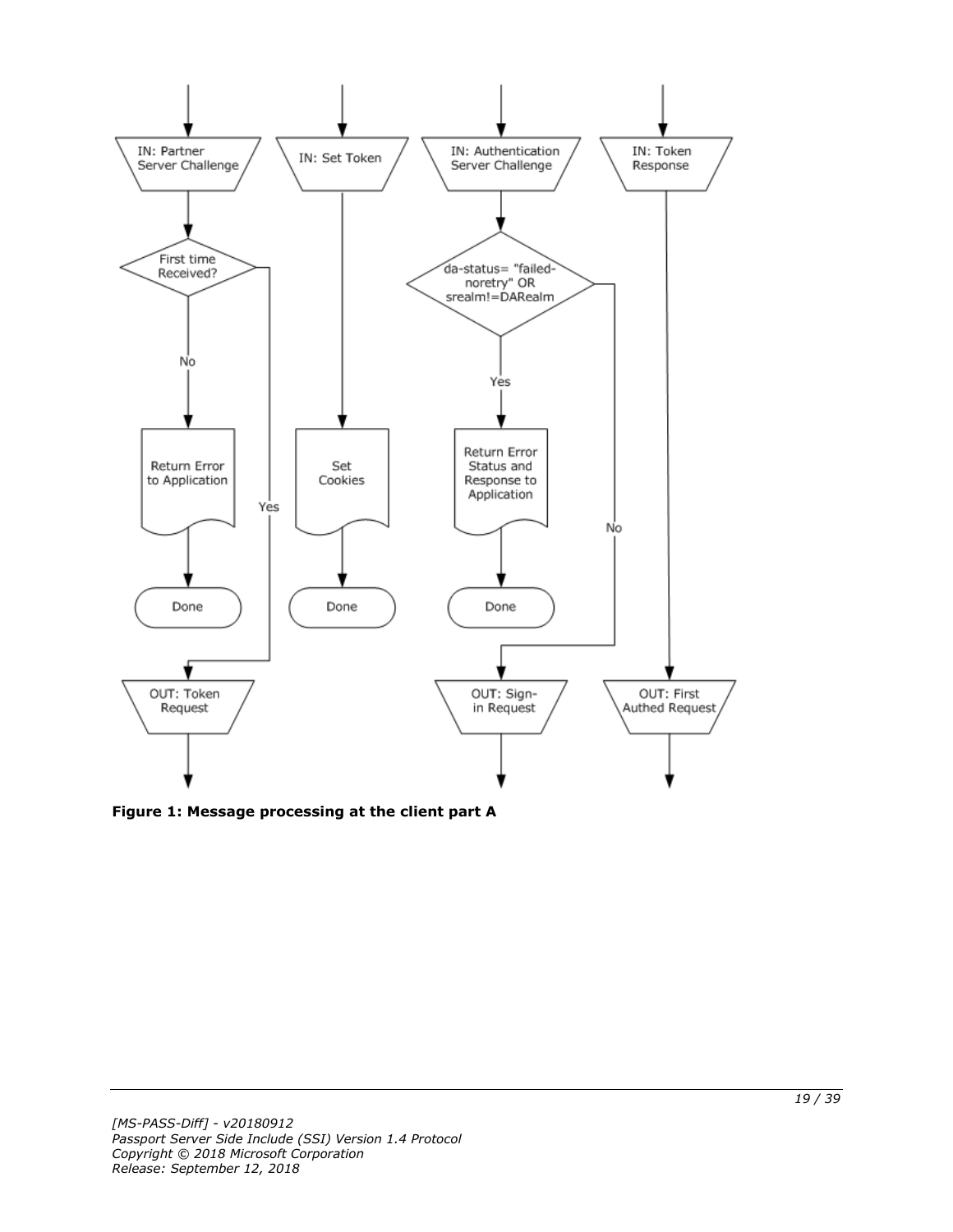

### **Figure 2: Message processing at the client part B (continued)**

### <span id="page-19-0"></span>**3.1.5.1 Processing Partner Server Challenge Messages**

After receiving a Partner Server Challenge message with **Sent First Authenticated Request** set to FALSE, the client MUST send the authentication server a Token Request message. The client MUST pass the parameters from the Partner Server Challenge message as-is to the authentication server in the Token Request message and store them in **Partner Challenge**. The values for the *OrgVerb* and *OrgUrl* parameters MUST be the **Original HTTP Verb** and **Original HTTP URL** stored (as specified in section 3.1.1) for the HTTP request whose response included the received Partner Server Challenge message.

If the client receives a Partner Server Challenge message with **Sent First Authenticated Request** set to TRUE (that is, a second time from the same partner server before receiving a Set Token message from that partner server), the client MUST pass an error up to the application.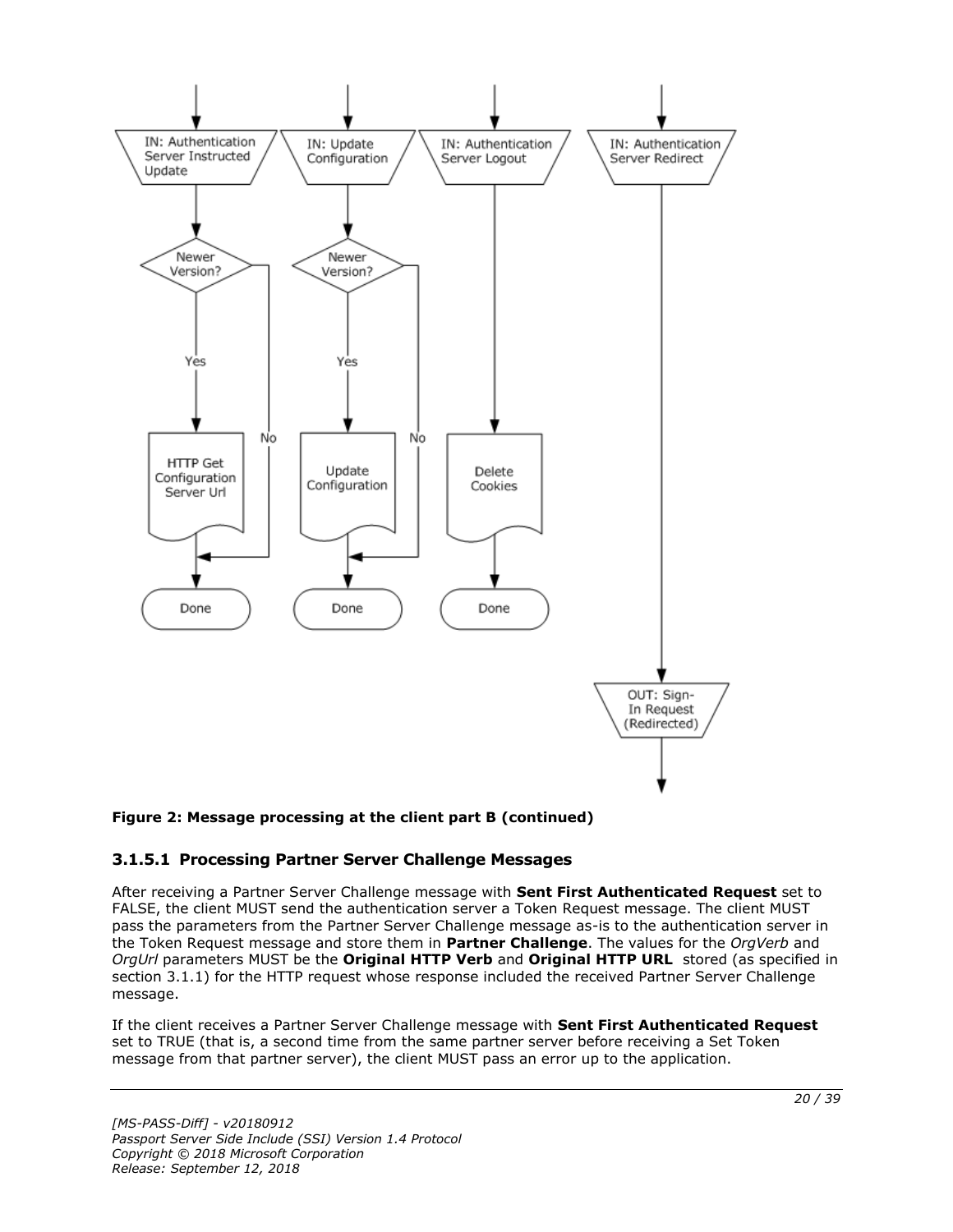If the client receives an upgrade token it MAY evaluate the condition. The client MAY then choose to ignore the Passport Tweener WWW-Authenticate header. <7>

## <span id="page-20-0"></span>**3.1.5.2 Processing Authentication Server Challenge Messages**

If the received "da-status" value in the Authentication Server Challenge message is set to "failnoretry", or if the received value of srealm does not equal the value of **DARealm** in the client's stored Passport Configuration Data (as specified in section 3.1.1), the client MUST handle the error by passing to the application the HTTP 401 status along with any HTML content contained in the accompanying HTTP response. Otherwise, the client MUST respond with a Sign-in Request message to the authentication server and store this message as **Last Sign-in Request** for reuse in case of a redirect (as specified in section 3.1.5.6).

If the received Authentication Server Challenge message includes a *prompt* predicate parameter, the user MUST be prompted for a user name and password, which MUST then be used to assign the values of sign-in and Pwd in the Sign-in Request message. Otherwise, the client MAY take the values of sign-in and Pwd from its stored credentials, **Cached User Credentials**, as specified in section 3.1.1. That is, a Passport SSI Version 1.4 Protocol client MAY utilize local code to obtain the credentials locally and provide those cached credentials to the authentication server.<8>

If **Cached User Credentials** are used, the elapsed-time value in the outgoing message MUST be set to the number of seconds between the current time and the "time entered" value stored with the **Cached User Credentials**, as specified in section 3.1.1. However, if the user is prompted to enter the credentials, the elapsed-time value MUST be set to zero. The values of *OrgVerb* and *OrgUrl* MUST then be set to the values in the client's stored state for **Original HTTP Verb** and **Original HTTP URL** (as specified in section 3.1.1). The value of *Challenge* is retrieved from **Partner Challenge**.

If present, the *cburl* and *cbtxt* parameters indicate co-branding URL and text that the client SHOULD pass to the application to be displayed to the user.

## <span id="page-20-1"></span>**3.1.5.3 Processing Authentication Server-Instructed Update Messages**

The client MUST compare the version number of its stored **Passport Configuration Data** (as specified in section 3.1.1) to the version number supplied in this message. If the client's stored version number is lower than the version number supplied in the message, the client MUST issue an HTTP GET to the configuration server URL (as specified in section 1.5). Handling of the response to this HTTP GET message is specified in section 3.1.5.4.

## <span id="page-20-2"></span>**3.1.5.4 Updating Configuration Messages**

The client MUST update its **Passport Configuration Data** with the name/value pairs from this message if it does not have a value stored for "ConfigVersion", or if the stored value is less than that of the version returned by the configuration server. The client MUST NOT update its **Passport Configuration Data** if its stored "ConfigVersion" value is equal to or greater than the "ConfigVersion" value returned by the configuration server.

### <span id="page-20-3"></span>**3.1.5.5 Processing Authentication Server Logout Messages**

The client MUST delete the cookie containing the authentication token for the authentication server (identified by the domain in the URL) from its store of **Passport Cookies** (as specified in section 3.1.1).

## <span id="page-20-4"></span>**3.1.5.6 Processing Authentication Server Redirect Messages**

On receiving an Authentication Server Redirect message, the client MUST retry the sign-in request by sending an exact duplicate of the most recently sent Sign-in Request message stored in **Last Sign-in**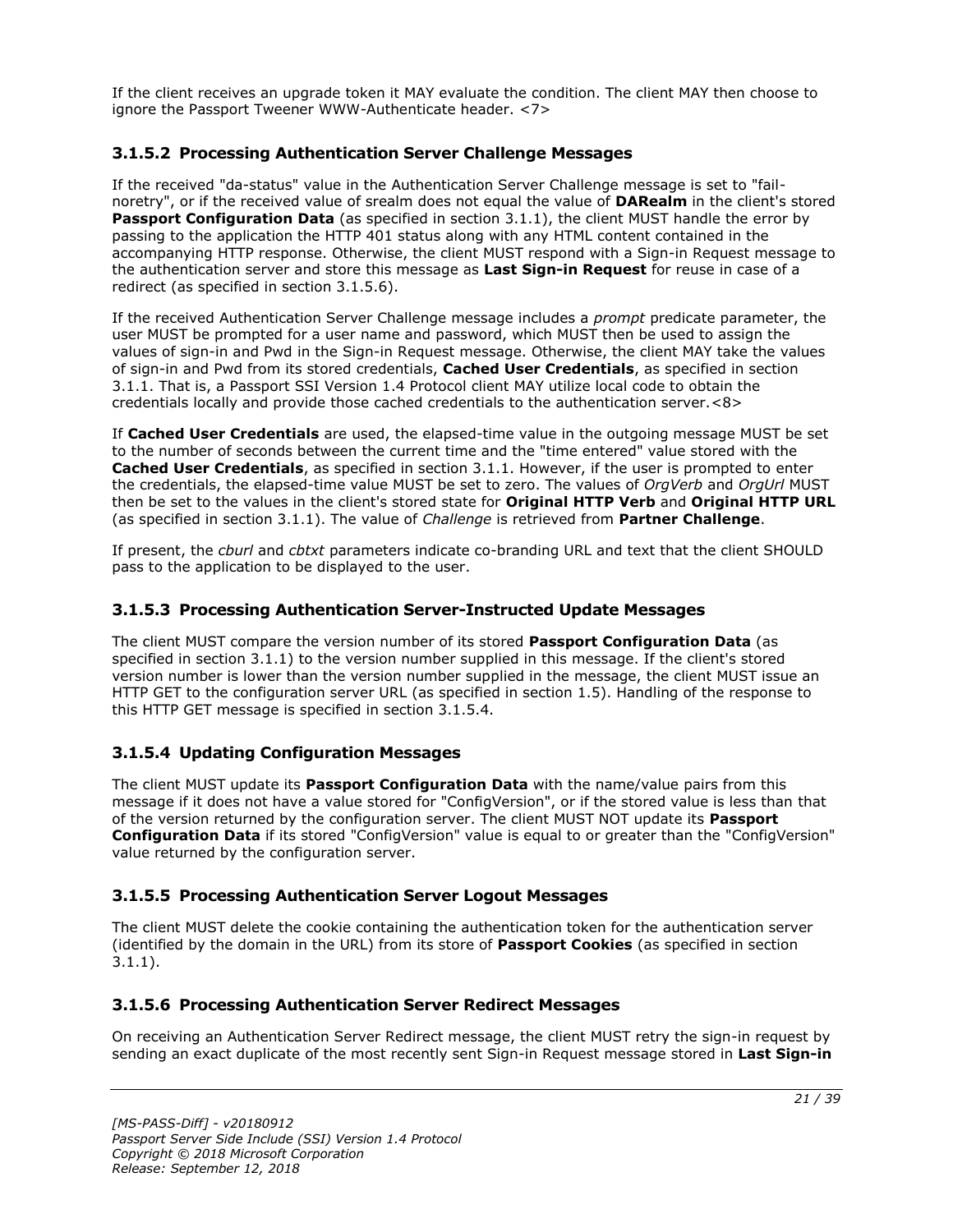**Request** to the indicated URL. This duplicate MUST be retrieved from the client's stored state, as specified in section 3.1.1.

## <span id="page-21-0"></span>**3.1.5.7 Processing Token Response Messages**

The client MUST respond by sending a First Authenticated Request message to the URL indicated by the *ru* parameter (typically the original partner server's URL) and setting **Sent First Authenticated Request** to TRUE. Its *from-PP* value MUST be set to the value of the *from-PP* value in the justreceived Token Response message. The *tname* parameter values, if present, are strictly informational and MAY be ignored. However, the **Passport Cookies**, set on the client by the authentication server as part of the accompanying HTTP response, MUST be passed to the authentication server (as specified in [RFC2109]) every time an HTTP request is issued to that server until they are deleted, either by user action or in response to an Authentication Server Logout message (see section  $3.1.5.5$ ). $<$ 9>

## <span id="page-21-1"></span>**3.1.5.8 Processing Set Token Messages**

The *tname* parameter values, if present, are strictly informational and MAY be ignored. However, the **Passport Cookies** set on the client by the authentication server as part of the accompanying HTTP response MUST be passed to the partner server (as specified in [RFC2109]) every time an HTTP request is issued to that server until they are deleted by user action.<10>

### <span id="page-21-2"></span>**3.1.6 Timer Events**

None.

### <span id="page-21-3"></span>**3.1.7 Other Local Events**

None.

### <span id="page-21-5"></span><span id="page-21-4"></span>**3.2 Partner Server Details**

### **3.2.1 Abstract Data Model**

Partner servers are stateless and store no data that changes during the running of the protocol. They do, however, store some static, preconfigured information, as specified in section 1.5.

### <span id="page-21-6"></span>**3.2.2 Timers**

None.

### <span id="page-21-7"></span>**3.2.3 Initialization**

None.

## <span id="page-21-8"></span>**3.2.4 Higher-Layer Triggered Events**

None.

## <span id="page-21-9"></span>**3.2.5 Processing Events and Sequencing Rules**

The following diagram illustrates messages processing at the partner server.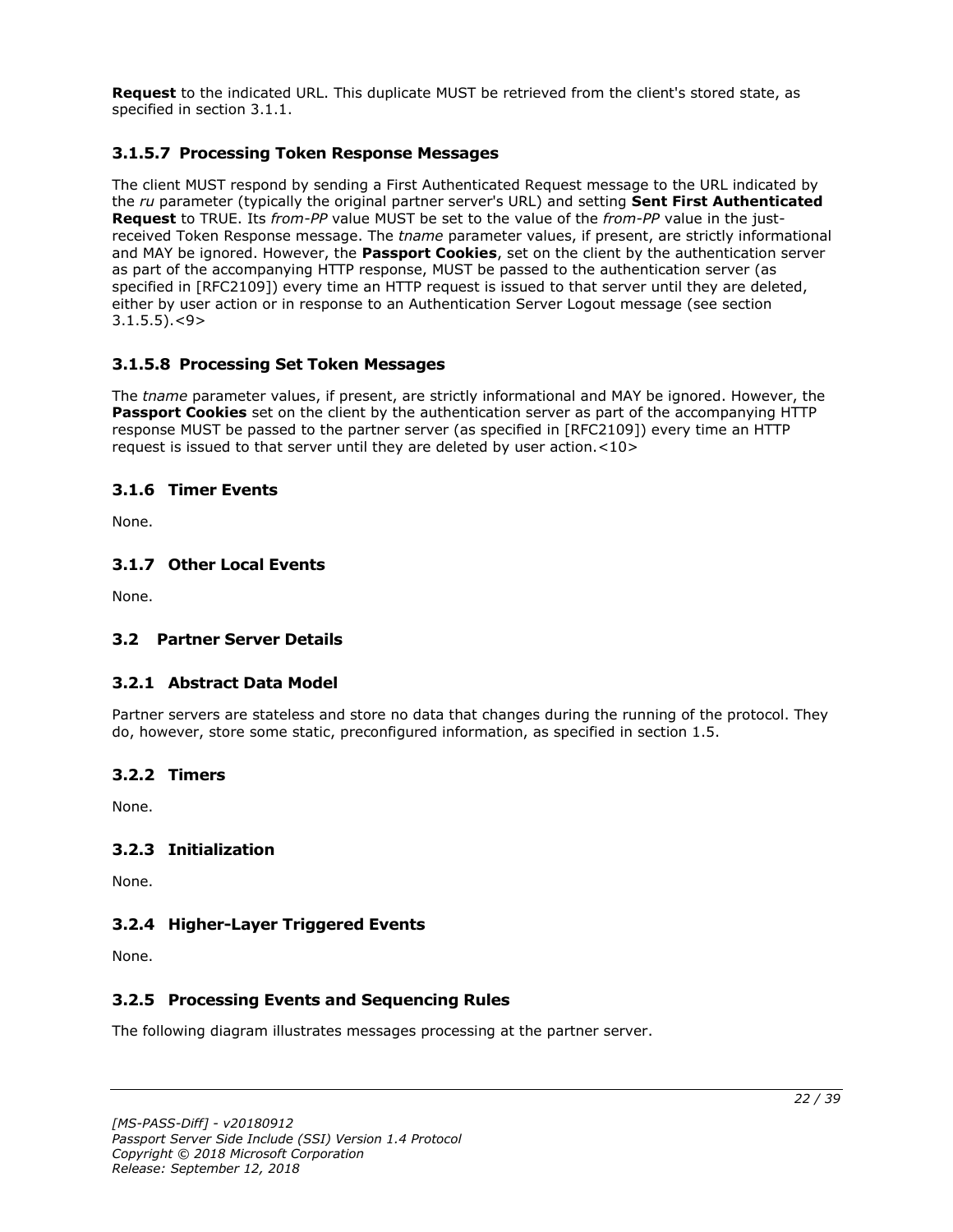

### **Figure 3: Message processing at partner server**

### <span id="page-22-0"></span>**3.2.5.1 Processing First Authenticated Request Messages**

The partner server MUST examine the *from-PP* parameter in the First Authenticated Request message and determine if it contains valid tokens, according to the validity criteria previously agreed on with the authentication server (as specified in section  $1.5$ ).

If the tokens are not valid, the partner server MUST respond with a Partner Server Challenge message. The text strings included in this message are, as in the case of an unauthenticated access attempt (as specified in section 3.2.5.2), strictly a matter of prior agreement between the partner server and the authentication server (as specified in section 1.5).

If the tokens are valid, the partner server MUST respond with a Set Token message. As part of the HTTP response that contains the Set Token message, the partner server MUST set the values of one or more HTTP cookies on the client (as specified in [RFC2109]) containing the value of the *from-PP* parameter in the received First Authenticated Request message. One or more corresponding *tname* parameter values MAY be included in the Set Token message. If included, they MUST contain the names of the HTTP cookies set on the client.

## <span id="page-22-1"></span>**3.2.5.2 Attempting to Access a Restricted Resource**

On receiving an HTTP request for a URL designated by the partner server as requiring Passport SSI Version 1.4 Protocol authentication, the partner server MUST send the client a Partner Server Challenge message. The parameter names and values in this message are strictly a matter of prior agreement between the partner server and the authentication server, as specified in section 1.5.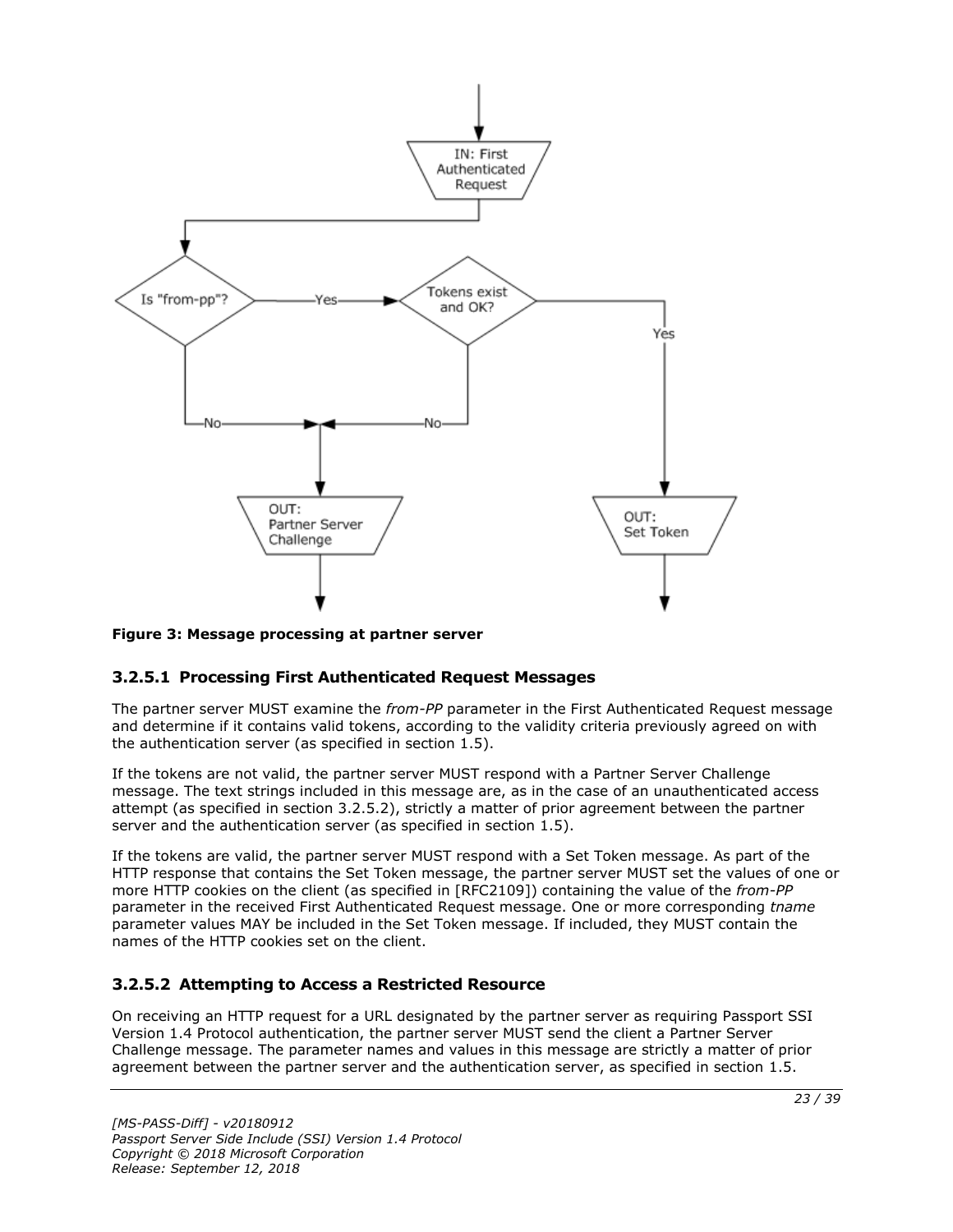## <span id="page-23-0"></span>**3.2.6 Timer Events**

None.

## <span id="page-23-1"></span>**3.2.7 Other Local Events**

None.

## <span id="page-23-2"></span>**3.3 Authentication Server Details**

### <span id="page-23-3"></span>**3.3.1 Abstract Data Model**

Authentication servers are stateless and store no data that changes during the running of the protocol. They do, however, store some static, preconfigured information, as specified in section 1.5.

### <span id="page-23-4"></span>**3.3.2 Timers**

None.

## <span id="page-23-5"></span>**3.3.3 Initialization**

None.

## <span id="page-23-6"></span>**3.3.4 Higher-Layer Triggered Events**

None.

## <span id="page-23-7"></span>**3.3.5 Processing Events and Sequencing Rules**

The following diagram illustrates messages processing at the authentication server.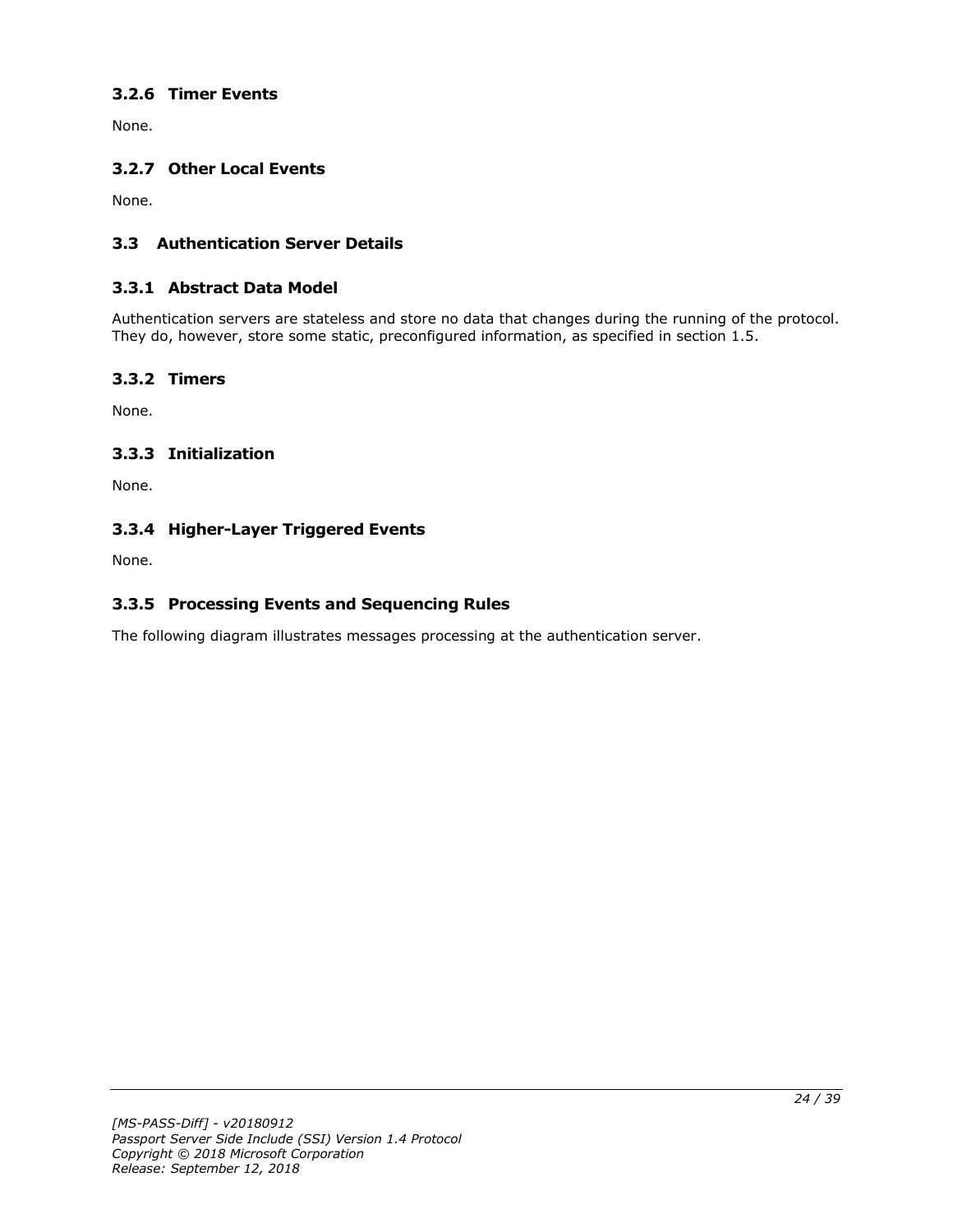

**Figure 4: Message processing at authentication server**

## <span id="page-24-0"></span>**3.3.5.1 Processing Sign-in Request Messages**

The authentication server MUST determine, based on the sign-in parameter in the message, if it is the correct authentication server to handle this Sign-in Request message based on its configuration (as specified in section 1.5). If the authentication server is not the correct one to handle the Sign-in Request message for the user's domain, it MUST respond with an Authentication Server Redirect message attached to an HTTP 302 error response to the request that carried the Sign-in Request message. The HTTP response MUST include a Location header whose value is the URL of the correct authentication server.

If the authentication server is the correct one to handle the received Sign-in Request message, and the parameters relayed from the partner server are valid, according to the predetermined criteria (as specified in section 1.5), but the authentication server's validation of the given credentials (as specified in section 1.5) determines them to be invalid, the authentication server MUST respond with an Authentication Server Challenge message with da-status="failed". The authentication server MAY use the *elapsed-time* parameter to enforce a validity period for cached credentials.

If the authentication server is the correct one to handle the received Sign-in Request message, but the parameters relayed from the partner server are invalid, according to the predetermined criteria (as specified in section 1.5), the authentication server MUST respond with an Authentication Server Challenge message with da-status="failed-noretry".

In the two preceding cases, the values of *srealm*, *cburl*, and *cbtxt* MUST be taken from the authentication server's preconfigured realm name, co-branding URL, and co-branding text, respectively (as specified in section 1.5).

If the authentication server is the correct one to handle the received Sign-in Request message, the credentials are valid, and the parameters relayed from the partner server are valid, according to the predetermined criteria (as specified in section 1.5), the authentication server MUST respond with a Token Response message. The value of *from-PP* MUST be a valid token for the user, according to the criteria previously agreed to between the authentication server and partner server (as specified in section 1.5). Likewise, the value of *ru* MUST be the URL to which the client MUST send its HTTP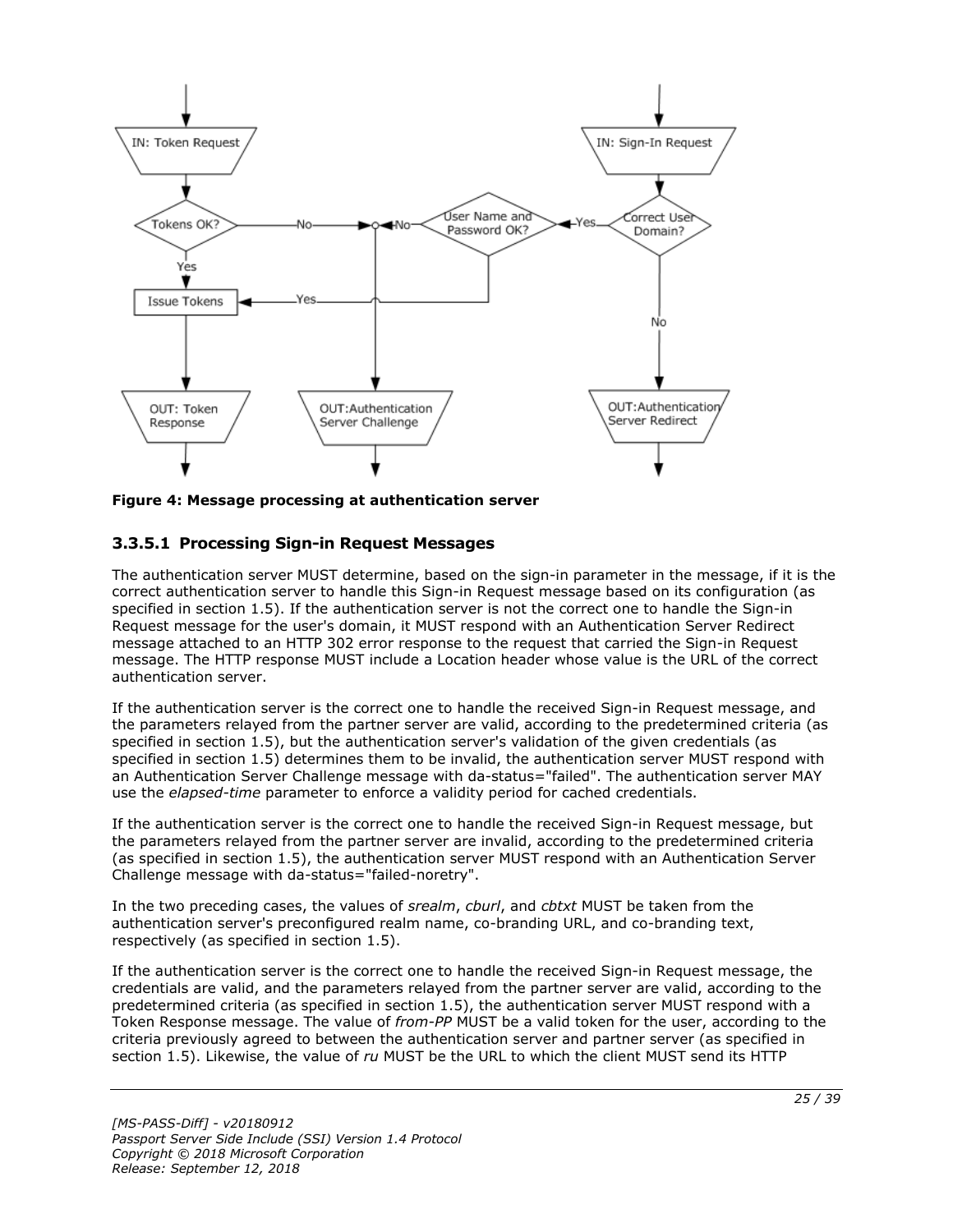request to access the partner server on successful authentication, as previously agreed between the authentication server and partner server (as specified in section 1.5).

As part of the HTTP response that includes the Token Response message, the authentication server MUST set the values of one or more HTTP cookies on the client (as specified in [RFC2109]), which, taken together, form a valid authentication token for the client. One or more corresponding *tname* parameter values MAY be included in the Token Response message. If included, they MUST contain the names of the HTTP cookies set on the client.<11>

An Authentication Server-Instructed Update message containing the current configuration version, as configured on the authentication server (as specified in section 1.5), MAY be sent to the client along with the Token Response message.<12>

## <span id="page-25-0"></span>**3.3.5.2 Processing Token Request Messages**

If the parameters relayed from the partner server are valid, according to the predetermined criteria (as specified in section 1.5), and the Token Request message is accompanied by an HTTP cookie or cookies that together contain a valid authentication token, then the authentication server MUST respond with a Token Response message as follows:

- The value of *from-PP* MUST be set to a valid partner token for the user, according to the criteria previously agreed to between the authentication server and partner server (as specified in section 1.5). Likewise, the value of *ru* MUST be the URL to which the client MUST send its HTTP request to access the partner server on successful authentication, as previously agreed to between the authentication server and partner server (as specified in section 1.5).
- As part of the HTTP response that contains the Token Response message, the authentication server MAY set the values of one or more HTTP cookies on the client (as specified in [RFC2109]), which, taken together, form a valid authentication token for the client. One or more corresponding *tname* parameter values MAY be included in the Token Response message. If included, they MUST contain the names of the HTTP cookies set on the client.<13>
- An Authentication Server-Instructed Update message containing the current configuration version, as configured on the authentication server (as specified in section 1.5) MAY be sent to the client along with the Token Response message.<14>

If the parameters relayed from the partner server are valid, according to the predetermined criteria (as specified in section 1.5), but this message is not accompanied by an HTTP cookie or cookies containing an authentication token, or the authentication token contained in the cookie is not valid, the authentication server MUST respond with an Authentication Server Challenge message with dastatus="failed".

If this message is not accompanied by an HTTP cookie or cookies, which together contain a valid authentication token, and the parameters relayed from the partner server are invalid, according to the predetermined criteria (as specified in section 1.5), the authentication server MUST respond with an Authentication Server Challenge message with da-status="failed-noretry".

In the two preceding cases, the values of *srealm*, *cburl*, and *cbtxt* MUST be set to the preconfigured values for the authentication server's realm name, co-branding URL, and co-branding text, respectively (as specified in section 1.5). The value of *ts* is for the private use of the authentication server and can be any value.

If the Token Request message is accompanied by an HTTP cookie or cookies, which together contain a valid authentication token, but the parameters relayed from the partner server are invalid, according to the predetermined criteria (as specified in section 1.5), the authentication server MUST respond with an Authentication Server Challenge message containing the da-status="failed-noretry" parameter.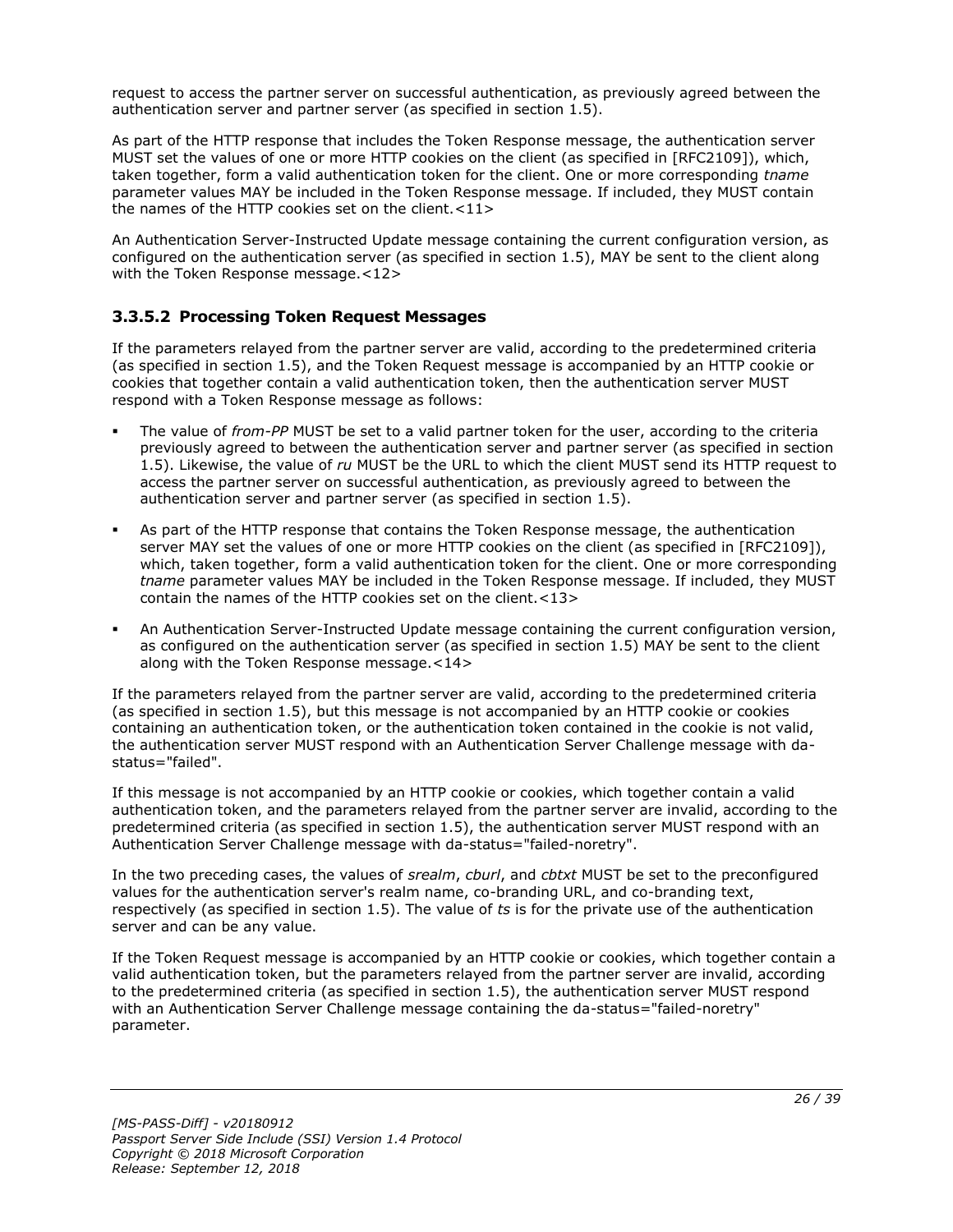If the value of either the *OrgVerb* parameter or the *OrgUrl* parameter is invalid, the processing of the Token Request message is implementation-specific.

## <span id="page-26-0"></span>**3.3.6 Timer Events**

None.

## <span id="page-26-1"></span>**3.3.7 Other Local Events**

None.

## <span id="page-26-2"></span>**3.4 Configuration Server Details**

### <span id="page-26-3"></span>**3.4.1 Abstract Data Model**

Configuration servers are stateless and store no data that changes during the running of the protocol. They do, however, store some static, preconfigured information, as specified in section 1.5.

### <span id="page-26-4"></span>**3.4.2 Timers**

None.

### <span id="page-26-5"></span>**3.4.3 Initialization**

None.

### <span id="page-26-6"></span>**3.4.4 Higher-Layer Triggered Events**

### <span id="page-26-7"></span>**3.4.4.1 Processing HTTP GET**

On receiving an HTTP GET from a client, the configuration server MUST send a response containing an Update Configuration message. The parameters of the message MUST be set to the configuration server's preprovisioned configuration data, as specified in section 1.5.

## <span id="page-26-8"></span>**3.4.5 Processing Events and Sequencing Rules**

None.

#### <span id="page-26-9"></span>**3.4.6 Timer Events**

None.

### <span id="page-26-10"></span>**3.4.7 Other Local Events**

None.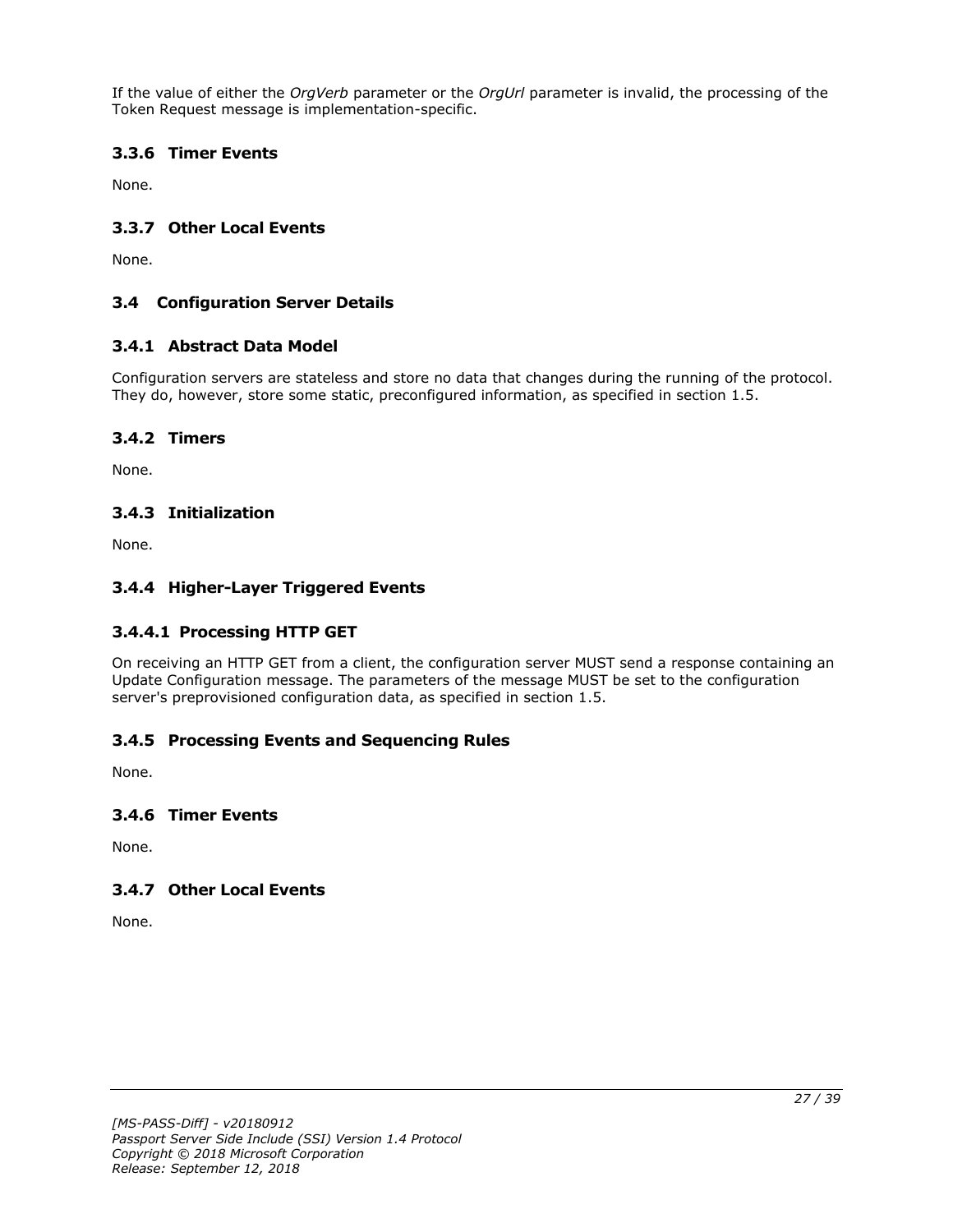## <span id="page-27-0"></span>**4 Protocol Examples**

This example illustrates how a user obtains access to a restricted resource using the Passport SSI Version 1.4 Protocol.



#### **Figure 5: How a user obtains access to a restricted resource**

1. The user attempts to navigate to a site that requires authentication. The browser issues the following request:

GET http://www.msn.com/passport/passport\_default.asp HTTP/1.1

2. The partner resource requires authentication and responds with the following Partner Server Challenge message:

```
HTTP/1.1 302 Redirect
Location : http://login.passport.com/login.srf?param1&param2
```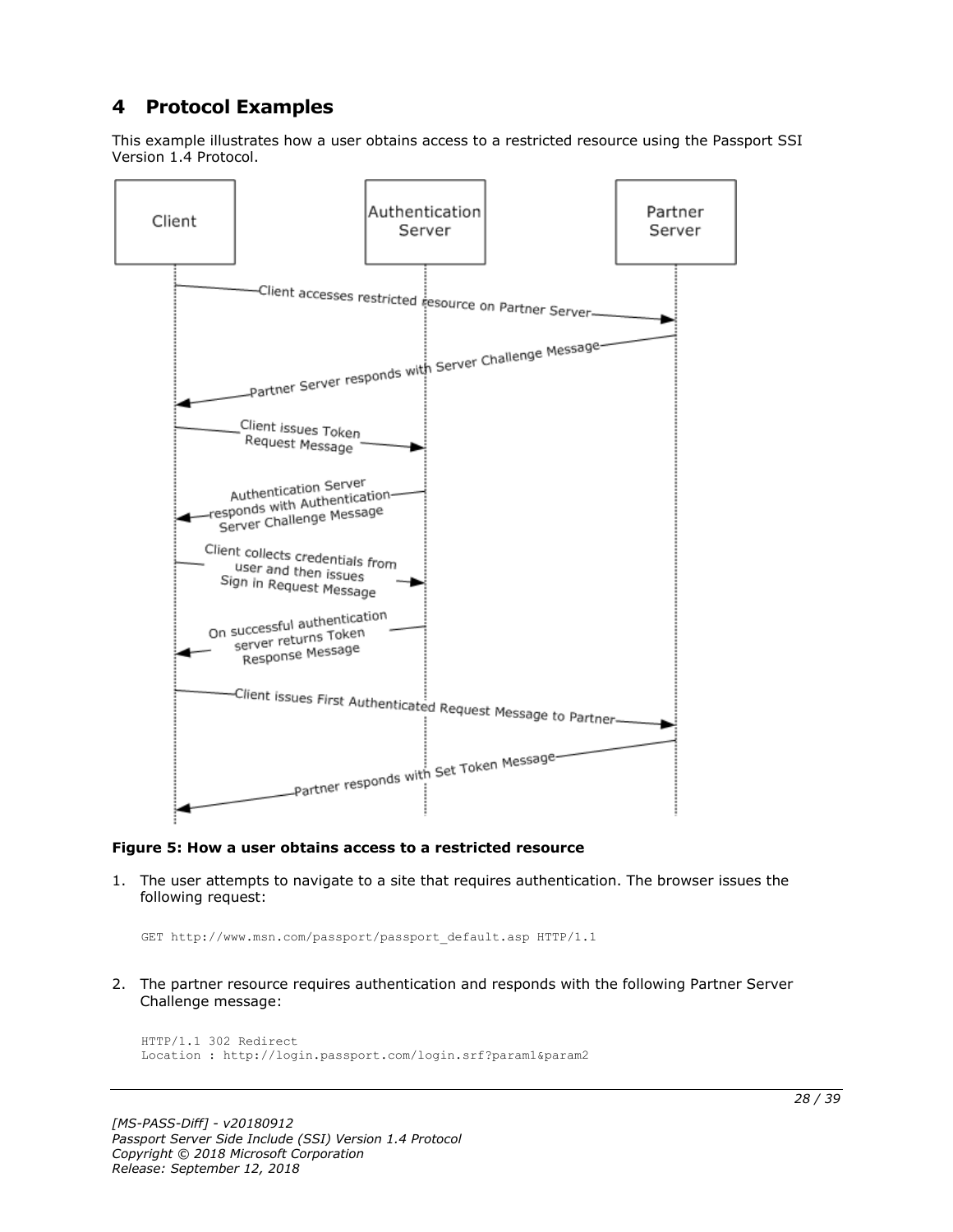WWW-Authenticate : Passport1.4 param1,param2

3. The Passport SSI Version 1.4 Protocol client recognizes this response as a Partner Server Challenge message and proceeds with the client/server exchange, first issuing a Token Request message with an empty token:

```
GET /login2.srf HTTP/1.1
Host : login.passport.com
Authorization: Passport1.4
tname=,OrgVerb=GET,OrgUrl=http://www.msn.com/passport/passport_default.asp,
param1,param2
```
4. The client has no authentication token. Therefore, the authentication server responds with an Authentication Server Challenge message:

```
HTTP/1.1 401 Unauthorized
WWW-Authenticate : Passport1.4
    da-status=failed,srealm=Passport.NET, ts=0, param3
```
5. The client recognizes that it has to collect credentials from the user. It acknowledges this to the client application, which calls the appropriate dialog box. The user enters the sign-in name, "someone@example.com", and password, "goalkeeper", and then clicks OK.

The client sends these credentials in a Sign-in Request message over Secure Sockets Layer (SSL):

```
GET /login2.srf HTTP/1.1
Host : login.passport.com
Authorization: Passport1.4
sign-in=rusty%40hotmail.com,
pwd=goalkeeper,OrgVerb=GET,
OrgUrl=http://www.msn.com/passport/passport_default.asp,param1,param2
```
6. The authentication server responds over SSL with the Token Response message:

```
HTTP/1.1 200 OK
Authentication-Info : Passport1.4
   da-status=success,tname=PPAuth,from-PP=1puV5BFuLD,
    ru=http://www.msn.com/passport/passport_default.asp
      Set-Cookie : PPAuth = "da-auth blob in passport.com" ;
```
7. The client recognizes the token contained in the *from-PP* parameter and stores it to be sent to the partner server. The client uses this to retry the request at the return URL in a First Authenticated Request message:

```
GET /passport/passport default.asp HTTP/1.1
Host: www.msn.com
Authorization: Passport1.4
    from-PP=1puV5BFuLD
```
8. The server running at this URL recognizes the header in the request. Because this is the first authenticated request, it responds with a Set Token message:

HTTP/1.1 200 OK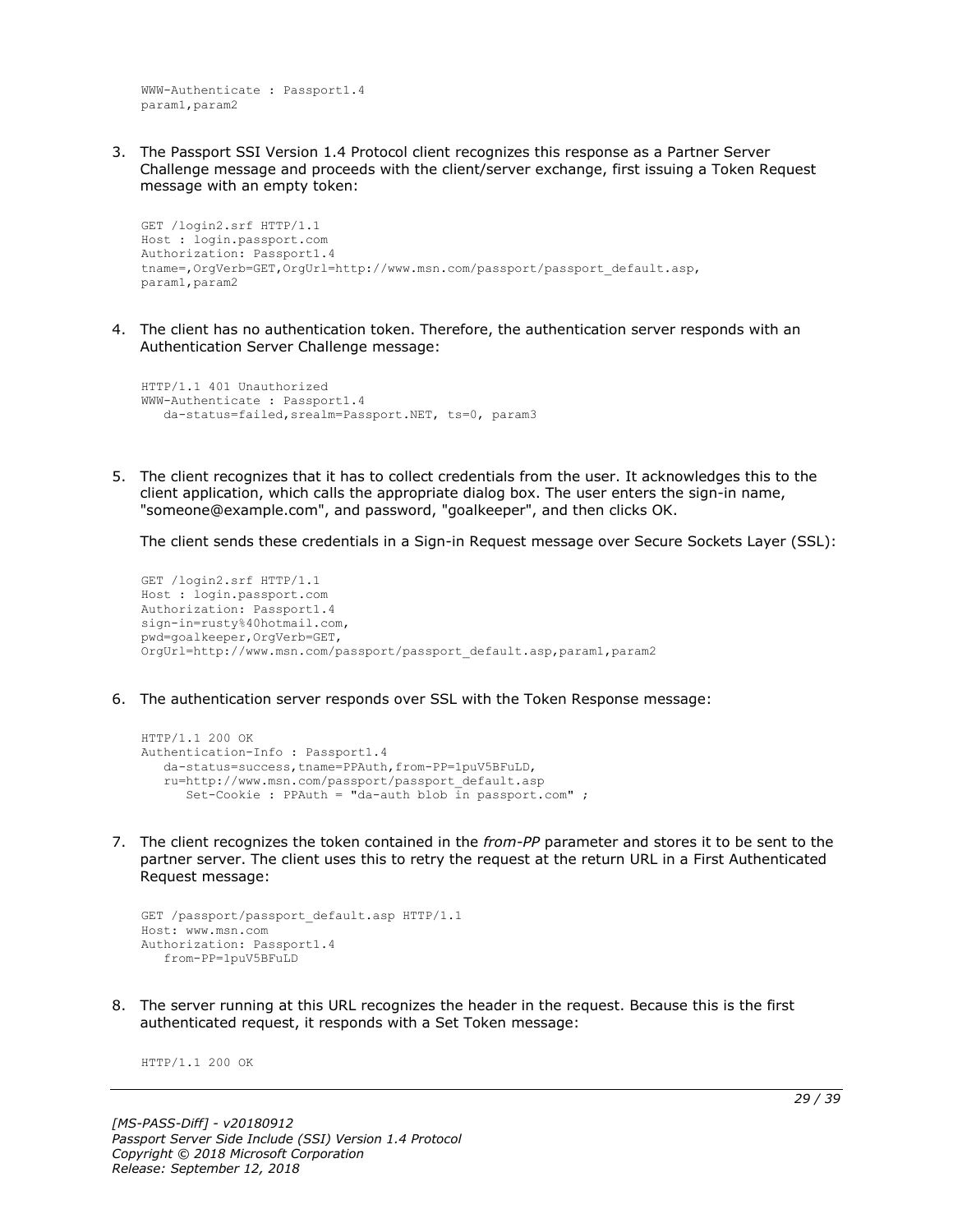```
Authentication-Info : Passport1.4
  tname=MSPAuth,tname=MSPProf
Set-Cookie : MSPAuth = "auth blob in msn.com" ;
Set-Cookie : MSPProf = "prof blob in msn.com" ;
```
The client recognizes and stores the token. The user is now authenticated to the site.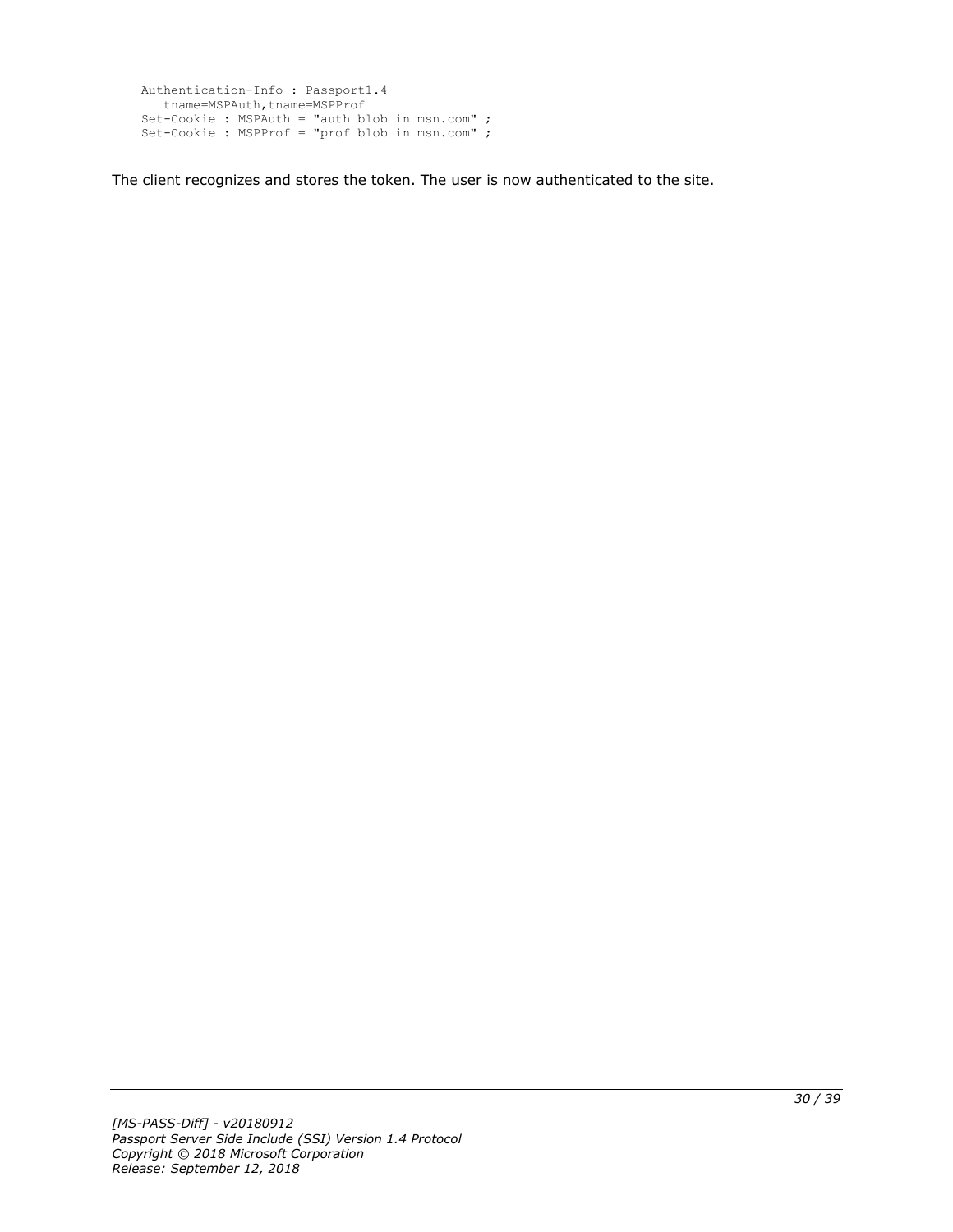# <span id="page-30-0"></span>**5 Security**

The following sections specify security considerations for implementers of the Passport SSI Version 1.4 Protocol.

## <span id="page-30-1"></span>**5.1 Security Considerations for Implementers**

Communications to the authentication server and configuration server should use HTTP over TLS, as specified in [RFC2818].

## <span id="page-30-2"></span>**5.2 Index of Security Parameters**

None.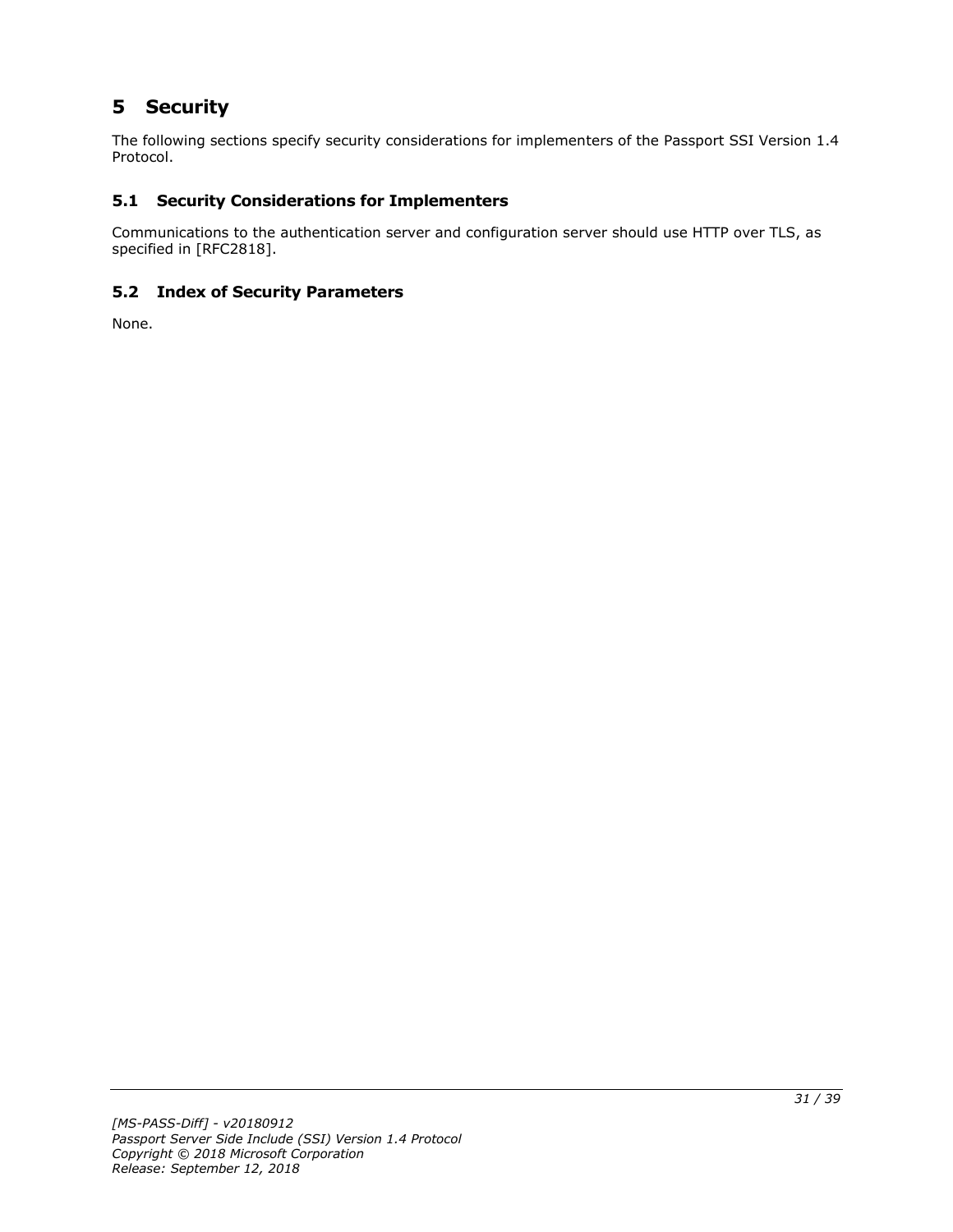## <span id="page-31-0"></span>**6 (Updated Section) Appendix A: Product Behavior**

The information in this specification is applicable to the following Microsoft products or supplemental software. References to product versions include updates to those products.

#### **Windows Releases**

- Windows Server 2003 operating system
- Windows XP operating system
- Windows Vista operating system
- Windows Server 2008 operating system
- Windows 7 operating system
- Windows Server 2008 R2 operating system
- Windows 8 operating system
- Windows Server 2012 operating system
- Windows 8.1 operating system
- Windows Server 2012 R2 operating system
- Windows 10 operating system
- Windows Server 2016 operating system
- Windows Server operating system

#### **■** Windows Server 2019 operating system

Exceptions, if any, are noted in this section. If an update version, service pack or Knowledge Base (KB) number appears with a product name, the behavior changed in that update. The new behavior also applies to subsequent updates unless otherwise specified. If a product edition appears with the product version, behavior is different in that product edition.

Unless otherwise specified, any statement of optional behavior in this specification that is prescribed using the terms "SHOULD" or "SHOULD NOT" implies product behavior in accordance with the SHOULD or SHOULD NOT prescription. Unless otherwise specified, the term "MAY" implies that the product does not follow the prescription.

<1> Section 1.5: The configuration server URL is stored in registry key HKEY\_LOCAL\_MACHINE\SOFTWARE\Microsoft\Windows\CurrentVersion\Internet Settings\Passport and, by default, contains the value "http://nexus.passport.com/rdr/pprdr.asp".

<2> Section 2.2.1: On Windows, the client sends this value to the partner server via an HTTP redirect after it receives it from the AS.

<3> Section 2.2.3: On Windows, Passport authentication server implementations include an Authentication Server-Instructed Update message with every Token Response message.

<4> Section 2.2.8: On Windows, the client processes the Partner Server Challenge message only when returned with a 302 HTTP status code.

<5> Section 2.2.9: On Windows, the client processes the tokens, which are set as cookies, as part of the message. On Windows, the client does process the Authentication-Info header in the message. On Windows, the client also does normal processing of any HTTP status codes per the HTTP standard.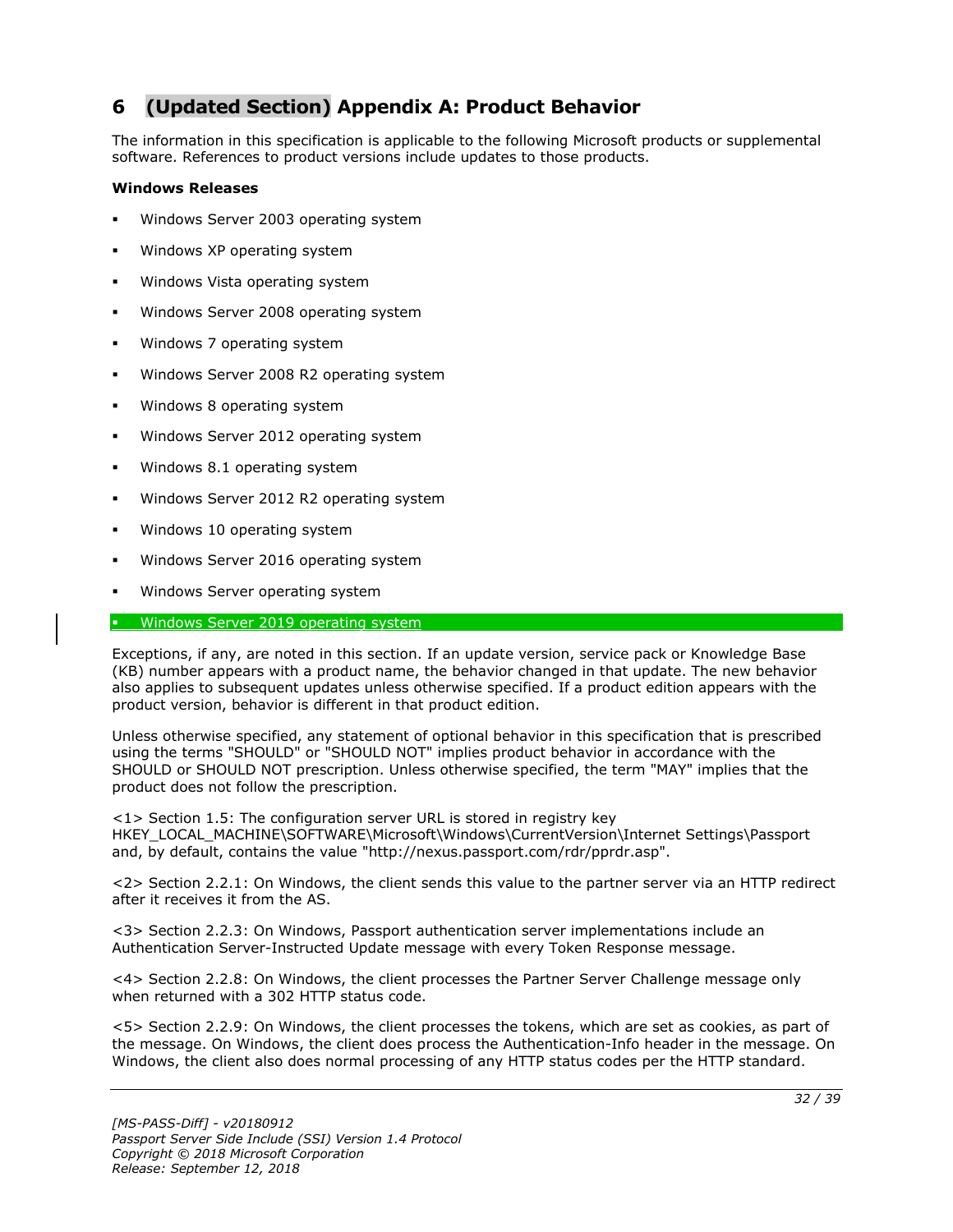<6> Section 3.1.1: On Windows, the client does store this state.

<7> Section 3.1.5.1: On Windows, the client compares the condition to the list of installed security support providers (SSPs) on the box.

<8> Section 3.1.5.2: The client always takes the values of sign-in and **Pwd** from its **Cached User Credentials** if credentials are stored there and if the *prompt* predicate parameter is absent from the Authentication Server Challenge message.

<9> Section 3.1.5.7: All *tname* parameter values sent to the client are ignored.

<10> Section 3.1.5.8: All *tname* parameter values sent to the client are ignored.

<11> Section 3.3.5.1: The Microsoft Passport authentication server implementation does not include any *tname* parameter values in its Token Response messages.

<12> Section 3.3.5.1: The Microsoft Passport authentication server includes an Authentication Server-Instructed Update message with every Token Response message.

<13> Section 3.3.5.2: The Microsoft Passport authentication server implementation does not include any *tname* parameter values in its Token Response messages.

The Microsoft Passport authentication server sets cookies only if cookies are not already set, or if cookies are set and the authentication server performed additional verification on the data contained in the cookies. Verification consists of verifying user account status and is Passport authentication server-specific.

<14> Section 3.3.5.2: The Microsoft Passport authentication server includes an Authentication Server-Instructed Update message with every Token Response message.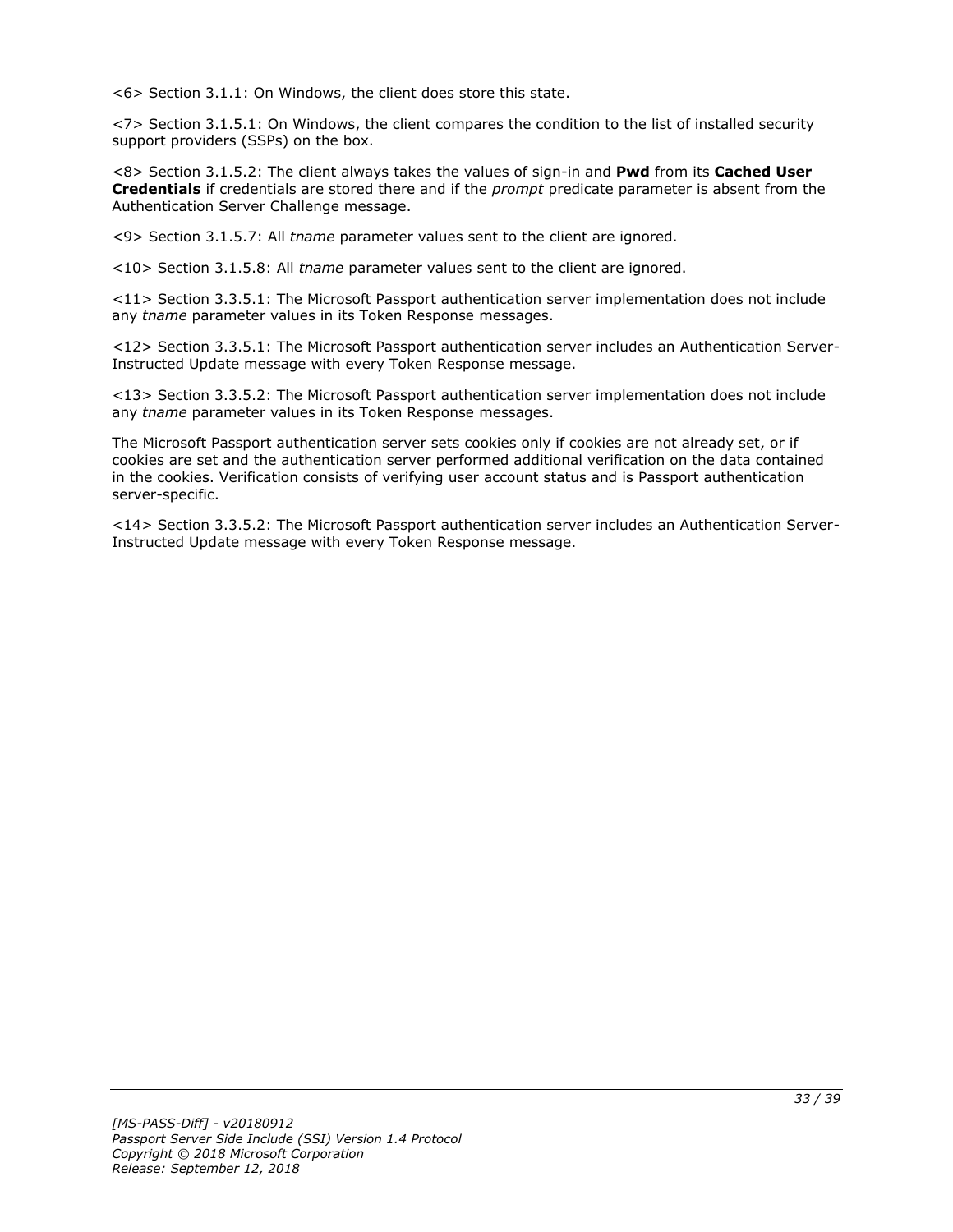# <span id="page-33-0"></span>**7 Change Tracking**

This section identifies changes that were made to this document since the last release. Changes are classified as Major, Minor, or None.

The revision class **Major** means that the technical content in the document was significantly revised. Major changes affect protocol interoperability or implementation. Examples of major changes are:

- A document revision that incorporates changes to interoperability requirements.
- A document revision that captures changes to protocol functionality.

The revision class **Minor** means that the meaning of the technical content was clarified. Minor changes do not affect protocol interoperability or implementation. Examples of minor changes are updates to clarify ambiguity at the sentence, paragraph, or table level.

The revision class **None** means that no new technical changes were introduced. Minor editorial and formatting changes may have been made, but the relevant technical content is identical to the last released version.

The changes made to this document are listed in the following table. For more information, please contact dochelp@microsoft.com.

| <b>Section</b>                    | <b>Description</b>                                               | <b>Revision</b><br>class |
|-----------------------------------|------------------------------------------------------------------|--------------------------|
| 6 Appendix A: Product<br>Behavior | Added Windows Server 2019 to the list of applicable<br>products. | Maior                    |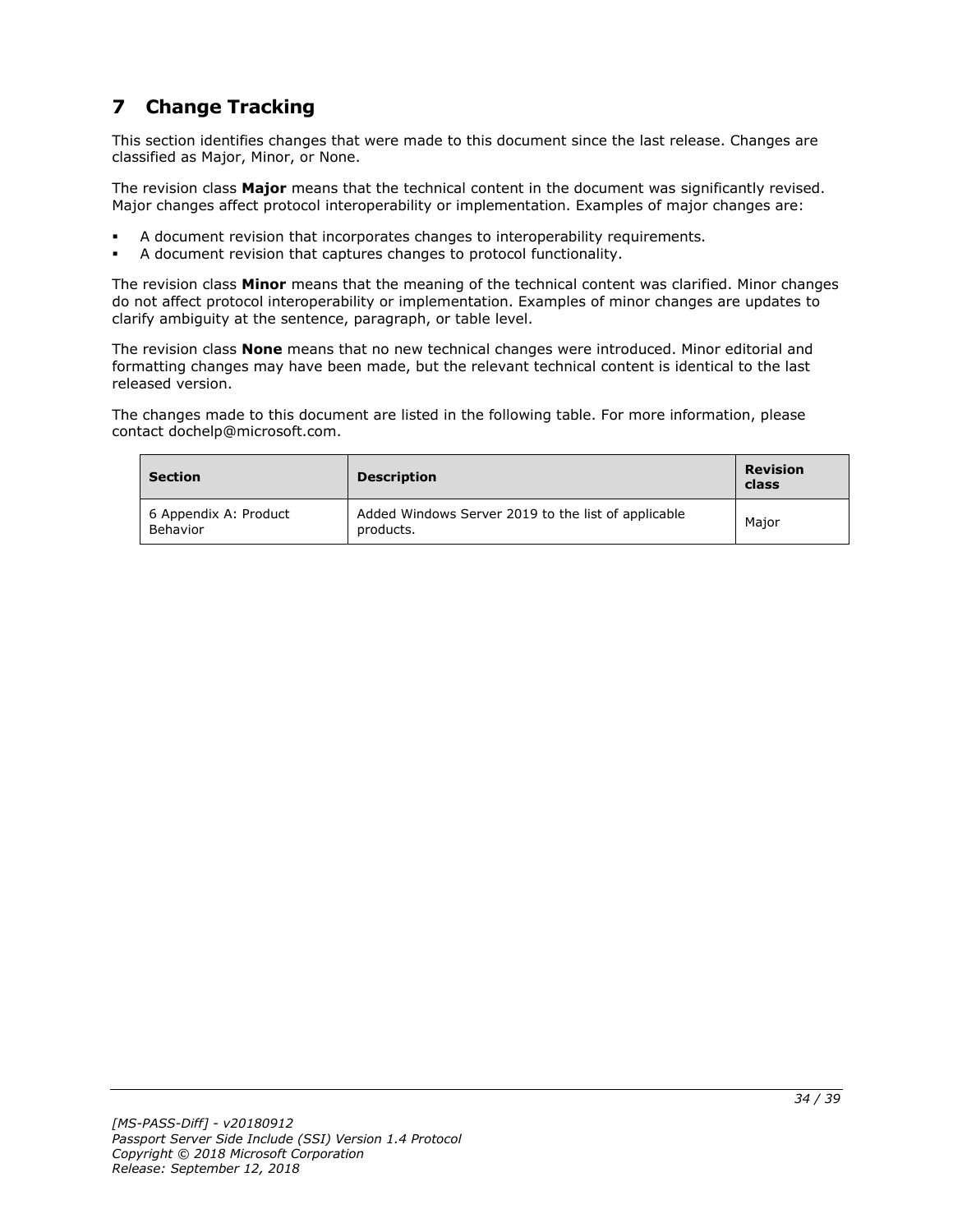## <span id="page-34-0"></span>8 Index

#### A

**Release:** The state of the state of the state of the Polenon By the Polenon By particle and the state september september september september september 22, 2018 and the absolved and the state of the state of the state of Abstract data model authentication server 24 client 17 configuration server 27 partner server 22 server (section 3.2.1 22, section 3.3.1 24, section 3.4.1 27 ) Access attempt - restricted resource 23 Applicability 9 Authentication server abstract data model 24 higher -layer triggered events 24 initialization 24 local events 27 message processing 24 sequencing rules 24 Sign -in Request message 25 timer events 27 timers 24 Token Request message 26 Authentication Server Challenge message client 21 overview 12 Authentication Server Challenge Message message 12 Authentication Server Logout message client 21 overview 13 Authentication Server Logout Message message 13 Authentication Server Redirect message client 21 overview 13 Authentication Server Redirect Message message 13 Authentication Server -Instructed Update message client 21 overview 12 Authentication Server -Instructed Update Message message 12

### **C**

Capability negotiation 9 Change tracking 34 Client abstract data model 17 higher -layer triggered events 18 initialization 17 local events 22 message processing 18 other local events 22 sequencing rules 18 timer events 22 timers 17 Common Definitions message 11 Configuration server abstract data model 27 higher -layer triggered events 27 HTTP GET 27 initialization 27 local events 27 message processing 27 sequencing rules 27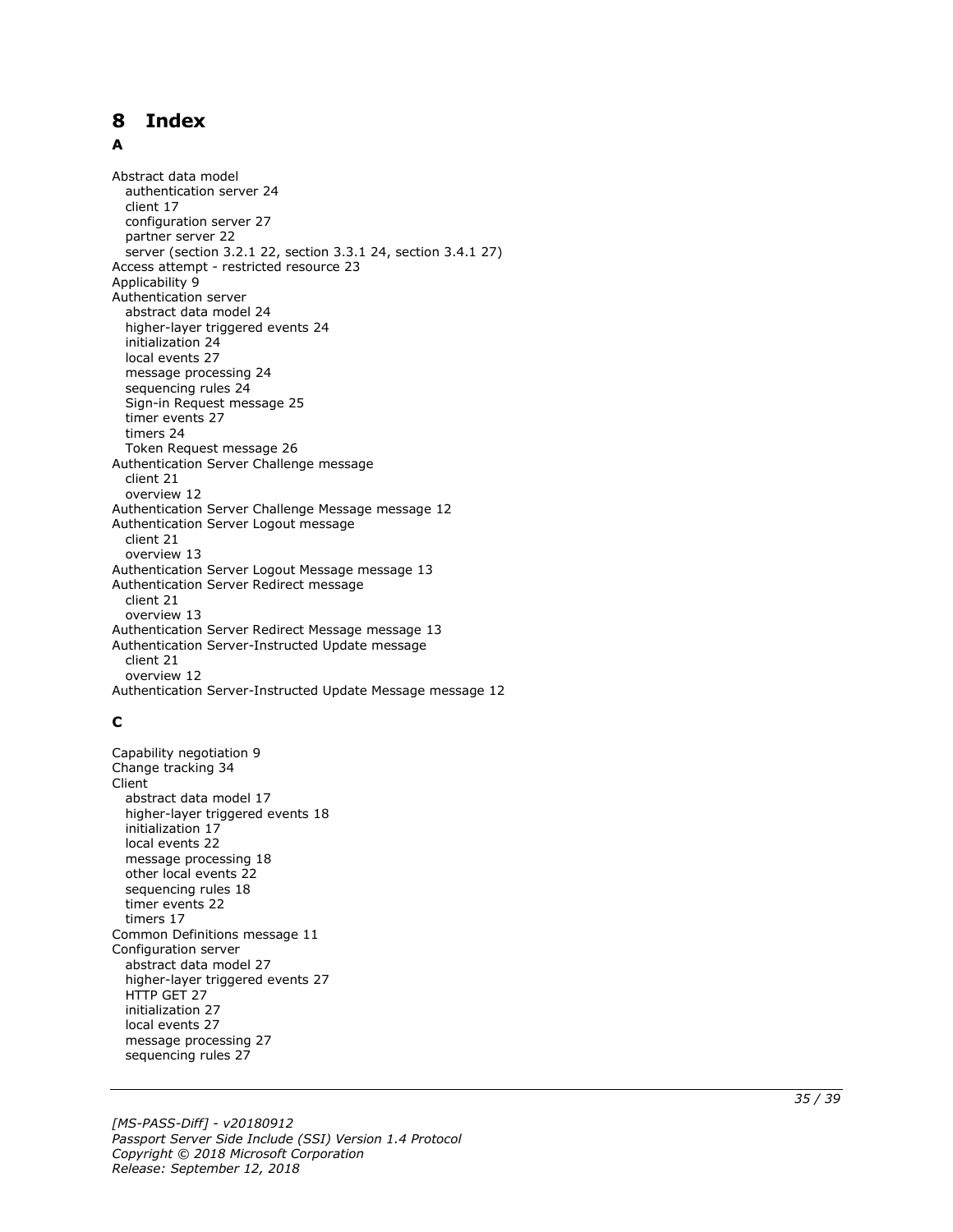timer events 27 timers 27

## **D**

Data model - abstract authentication server 24 client 17 configuration server 27 partner server 22 server (section 3.2.1 22, section 3.3.1 24, section 3.4.1 27) Definitions 11

### **E**

Examples 28

#### **F**

Fields - vendor-extensible 10 First Authenticated Request message overview 13 partner server 23 First Authenticated Request Message message 13

#### **G**

Glossary 6

#### **H**

```
Higher-layer triggered events
   authentication server 24
   client 18
   configuration server 27
   partner server 22
  server (section 3.2.4 22, section 3.3.4 24)
HTTP GET 27
```
### **I**

```
Implementer - security considerations 31
Implementers - security considerations 31
Index of security parameters 31
Informative references 8
Initialization
   authentication server 24
   client 17
   configuration server 27
   partner server 22
   server (section 3.2.3 22, section 3.3.3 24, section 3.4.3 27)
Introduction 6
```
### **L**

Local events authentication server 27 client 22 configuration server 27

#### **M**

Message processing authentication server 24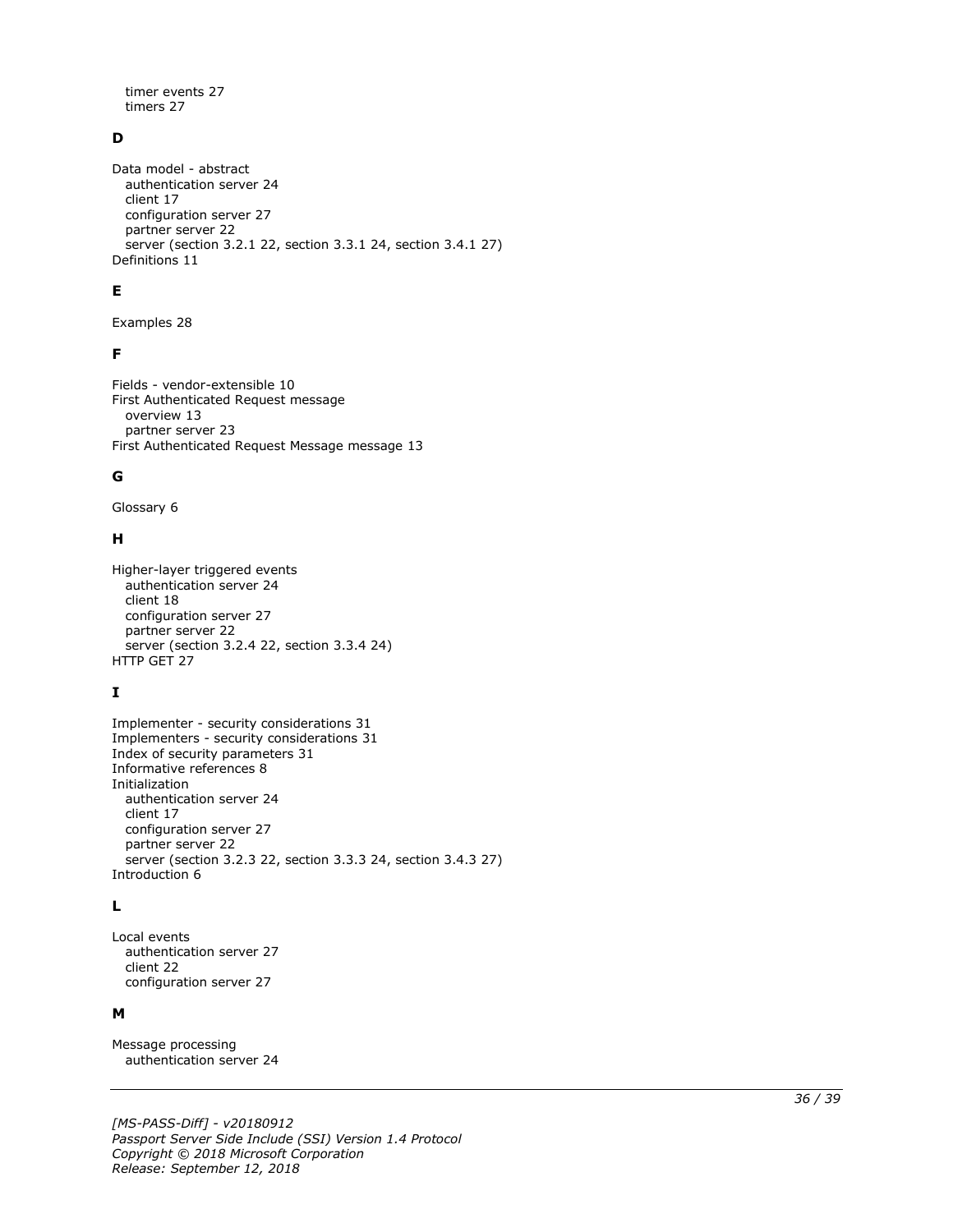client 18 configuration server 27 partner server 22 Messages Authentication Server Challenge Message 12 Authentication Server Logout Message 13 Authentication Server Redirect Message 13 Authentication Server -Instructed Update Message 12 Common Definitions 11 First Authenticated Request Message 13 overview 11 Partner Server Challenge Message 14 Set Token Message 15 Sign -in Request Message 14 syntax 11 Token Request Message 15 Token Response Message 15 transport 11 Update Configuration Message 16

## **N**

Normative references 7

### **O**

Other local events client 22 server (section 3.2.7 24, section 3.3.7 27, section 3.4.7 27 ) Overview (synopsis) 8

#### **P**

```
Parameters 
- security 31
Parameters 
- security index 31
Partner server
   abstract data model 22
   First Authenticated Request message 23
 higher
-layer triggered events 22
   initialization 22
   message processing 22
   sequencing rules 22
   timer events 24
   timers 22
Partner Server Challenge message
   client 20
   overview 14
Partner Server Challenge Message message 14
Preconditions 
9
Prerequisites 
9
Product behavior 32
Protocol Details
  overview 17
```
### **R**

```
References 
7
 informative 
8
 normative 
7
Relationship to other protocols 
9
Restricted resource 
- access attempt 23
```
#### **S**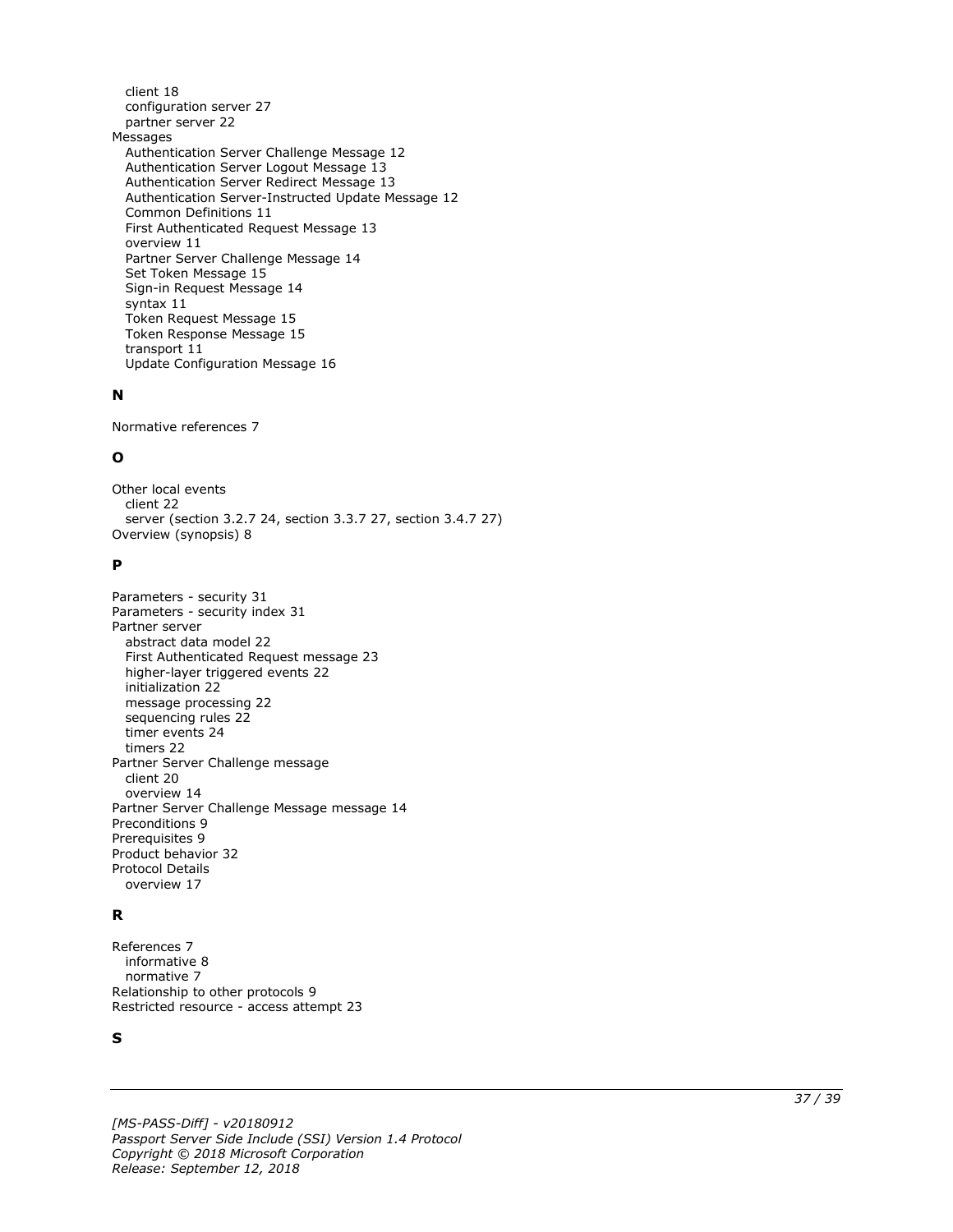Security 31 implementer considerations 31 parameter index 31 Sequencing rules authentication server 24 client 18 configuration server 27 partner server 22 Server abstract data model (section 3.2.1 22, section 3.3.1 24, section 3.4.1 27) higher-layer triggered events (section 3.2.4 22, section 3.3.4 24) initialization (section 3.2.3 22, section 3.3.3 24, section 3.4.3 27) other local events (section 3.2.7 24, section 3.3.7 27, section 3.4.7 27) timer events (section 3.2.6 24, section 3.3.6 27, section 3.4.6 27) timers (section 3.2.2 22, section 3.3.2 24, section 3.4.2 27) Set Token message client 22 overview 15 Set Token Message message 15 Sign-in Request message authentication server 25 overview 14 Sign-in Request Message message 14 Standards assignments 10 Syntax - message 11

#### **T**

Timer events authentication server 27 client 22 configuration server 27 server (section 3.2.6 24, section 3.3.6 27, section 3.4.6 27) Timer events - partner server 24 Timers authentication server 24 client 17 configuration server 27 partner server 22 server (section 3.2.2 22, section 3.3.2 24, section 3.4.2 27) Token Request message authentication server 26 overview 15 Token Request Message message 15 Token Response message client 22 overview 15 Token Response Message message 15 Tracking changes 34 Transport 11 Transport - message 11 Triggered events - higher-layer authentication server 24 client 18 configuration server 27 partner server 22 server (section 3.2.4 22, section 3.3.4 24)

#### **U**

Update Configuration message client 21 overview 16 Update Configuration Message message 16